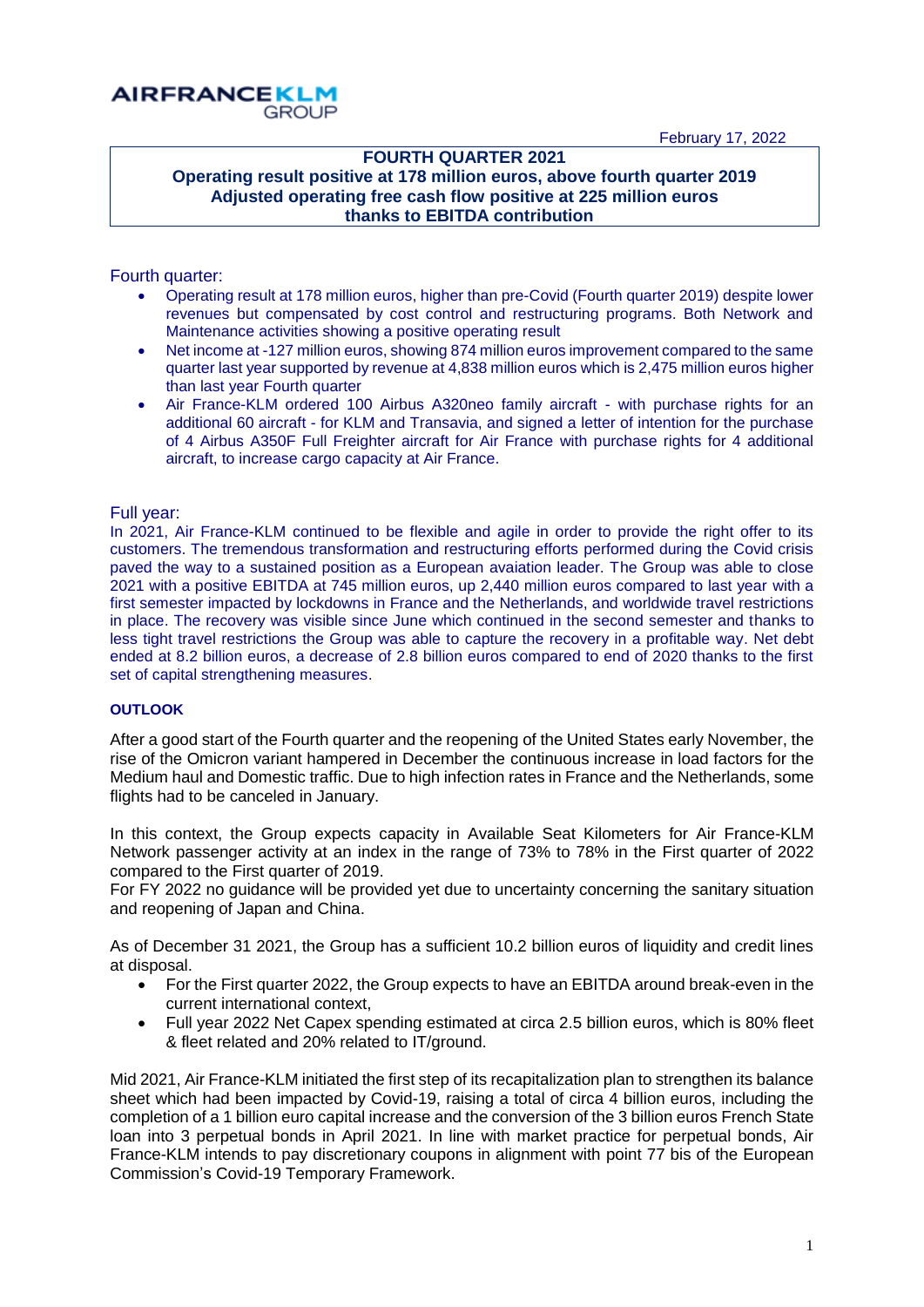In addition, Air France-KLM implemented several refinancing measures to improve its senior debt profile, notably with 800 million euros of dual tranche senior bonds issued late in July 2021. Part of the proceeds were allocated to repay 500 million euros of the 4 billion euros French State guaranteed loan ("PGE"). The maturity profile of the PGE was also spread over three installments (800m/1.3bn/1.3bn euros) and extended to May 2025 for the last installment.

Finally, Air France-KLM also set up an EMTN (Euro Medium Term Notes) programme, and obtained a solicited ESG rating from Standard & Poor's to pursue its forthcoming refinancing strategy and reaffirm its strategic ESG ambitions in the mid to long term.

Air France-KLM now plans to start a new step of equity strengthening measures, which could consist in:

- a capital increase with pre-emptive rights for shareholders;
- an issuance of quasi equity instruments such as straight and convertible perpetual bonds in order to accelerate the reimbursement of the State supports, since the proceeds of such instruments would be fully allocated to this purpose in alignment with point 77 bis of the European Commission's Covid-19 Temporary Framework cited above;
- additional equity strengthening measures, including an potential ongoing project to refinance assets for an amount up to 500 million euros, through private perpetual bonds classified as equity. The proceeds would be used to partially redeem State aids.

Air France-KLM intends to remain flexible on the transaction structures, as well as on the sequencing and the sizing of each instrument depending on market conditions.

Existing reference shareholders are supportive of these equity strengthening measures; some of them will consider participating, amongst which the French State and the Dutch State on a pro rata and in-kind basis, through partial offset of their respective outstanding support.

Air France-KLM is committed to repaying the States aids as soon as practicable to be relieved from the set of operational and strategic constraints of the European Commission's Temporary Framework.

Some of these measures are subject to the approval of the European Commission as well as legal and regulatory approvals.

In total, these equity and quasi-equity issuances could represent up to 4.0 billion euros.

This new step in the recapitalization plan measures intends to further restore the equity position, and aims to reach a targeted Net debt / EBITDA ratio between 2.0x and 2.5x by 2023 (excluding the Dutch shareholder loan which is currently accounted as debt), depending notably on the sizing of the contemplated measures.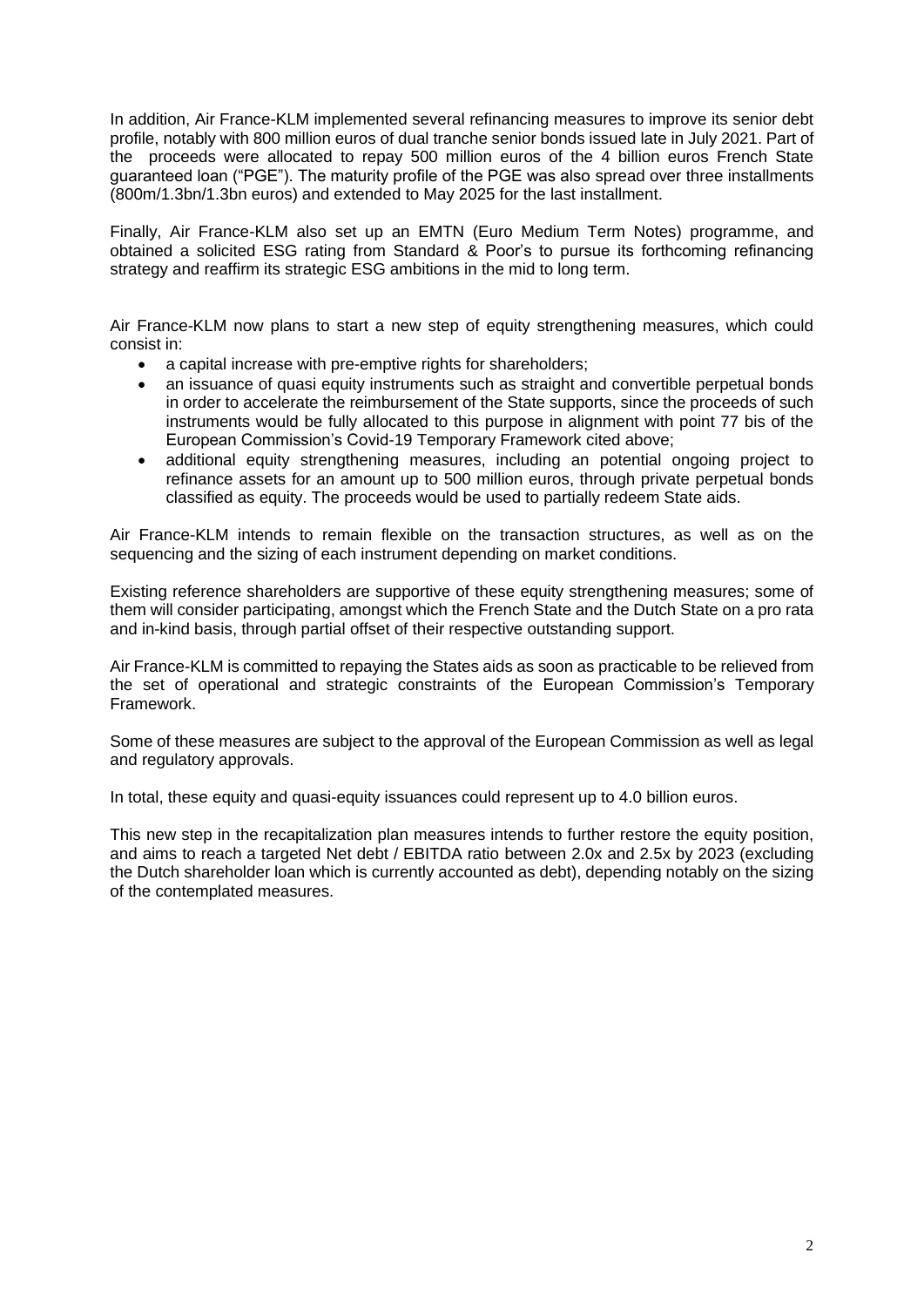|                                                               | <b>Fourth quarter</b> |                     | <b>Full Year</b> |               |  |
|---------------------------------------------------------------|-----------------------|---------------------|------------------|---------------|--|
| Air France-KLM Group                                          | 2021                  | Change <sup>1</sup> | 2021             | <b>Change</b> |  |
| Passengers (thousands)                                        | 15,881                | +167.3%             | 44.669           | $+31.1%$      |  |
| Passenger Unit revenue per ASK <sup>2</sup> ( $\epsilon$ cts) | 5.77                  | +87.0%              | 4.78             | $+6.1%$       |  |
| Operating result $(\epsilon m)$                               | 178                   | $+1,314$            | $-1.626$         | $+2,928$      |  |
| Net income – Group part $(\epsilon m)$                        | -127                  | +874                | $-3.292$         | $+3,808$      |  |
| Adj. operating free cash flow $(\epsilon m)$                  | 225                   | $+2,340$            | $-631$           | $+5,030$      |  |
| Net debt at end of period <sup>3</sup> ( $\epsilon$ m)        |                       |                     | 8.216            | $-2,833$      |  |

The Board of Directors of Air France-KLM, chaired by Mrs Anne-Marie Couderc, met on February 16, 2022 to approve the financial statements for the full year of 2021. Group CEO Mr. Benjamin Smith said: *"The fourth quarter 2021 marked a turning point for Air France-KLM. For the first time since the beginning of the pandemic, the Group posted better than pre-covid results, with a positive operating result. While the end of the quarter saw the return of travel restrictions along with the Omicron variant, the overall performance reflects both the pent-up demand for travel and the outcome of our transformation efforts. The crisis is not over yet, but this makes us optimistic for the future, as we accelerate said efforts to improve our performance from both an economical and environmental standpoint. The investments in fleet renewal across all of the Group's airlines – including the joint order for 100 Airbus A320neo family aircraft with acquisition rights for an additional 60 aircraft and the LOI for 4 Airbus A350F Full Freighter aircraft - embody this goal and emphasize our dedication to preparing for the future today. I would like to thank our customers for their trust, and our employees for their unyielding commitment to the Group throughout another challenging yet rewarding year."*

# **Business review**

|                                 |       | <b>Fourth quarter</b> |                                       |          |               | <b>Full Year</b>                      |  |
|---------------------------------|-------|-----------------------|---------------------------------------|----------|---------------|---------------------------------------|--|
| <b>Network</b>                  | 2021  | Change                | <b>Change</b><br>constant<br>currency | 2021     | <b>Change</b> | <b>Change</b><br>constant<br>currency |  |
| Total revenues $(\epsilon m)$   | 4.242 | +113.6%               | +112.0%                               | 12.253   | $+33.1%$      | $+34.8%$                              |  |
| Scheduled revenues (€m)         | 4.025 | $+121.4%$             | +119.3%                               | 11.520   | $+34.4%$      | $+36.3%$                              |  |
| Operating result $(\epsilon m)$ | 146   | $+1.027$              | $+1,032$                              | $-1.582$ | $+2.140$      | $+2,126$                              |  |

## **Network: Positive Operating result in the fourth quarter**

Fourth quarter 2021 revenues increased by 112.0% at constant currency to 4,242 million euros. The operating result was positive and amounted to 146 million euros, a 1,032 million euros increase at constant currency compared to last year.

# **Passenger network: Strong long haul performance, lockdown impact visible in December for Medium haul and Domestic**

|                                   | Fourth quarter |               |                                       | <b>Full Year</b> |           |                                       |
|-----------------------------------|----------------|---------------|---------------------------------------|------------------|-----------|---------------------------------------|
| Passenger network                 | 2021           | <b>Change</b> | <b>Change</b><br>constant<br>currency | 2021             | Change    | <b>Change</b><br>constant<br>currency |
| Passengers (thousands)            | 12,840         | $+146.3%$     |                                       | 35,855           | $+24.1%$  |                                       |
| Capacity (ASK m)                  | 53,485         | $+53.3%$      |                                       | 176,019          | $+27.4%$  |                                       |
| Traffic (RPK m)                   | 37.710         | $+162.8%$     |                                       | 101,092          | $+24.5%$  |                                       |
| Load factor                       | 70.5%          | $+29.4$ pt    |                                       | 57.4%            | $-1.3$ pt |                                       |
| Total passenger revenues (€m)     | 3.223          | $+186.2%$     | $+184.7%$                             | 8.666            | $+30.5%$  | $+32.3%$                              |
| Scheduled passenger revenues (€m) | 3.131          | $+197.0%$     | $+194.3%$                             | 8.353            | $+32.1%$  | $+34.0%$                              |
| Unit revenue per ASK (€ cts)      | 5.85           | $+93.8%$      | $+92.0%$                              | 4.75             | $+3.7%$   | $+5.2%$                               |

<sup>1</sup> *The fourth quarter 2020 was highly impacted by worldwide travel restrictions*

 $\overline{a}$ 

<sup>&</sup>lt;sup>2</sup> Passenger unit revenue is the aggregate of Passenger network and Transavia unit revenues, change at constant currency

<sup>3</sup> *See appendix for the calculation of the net debt*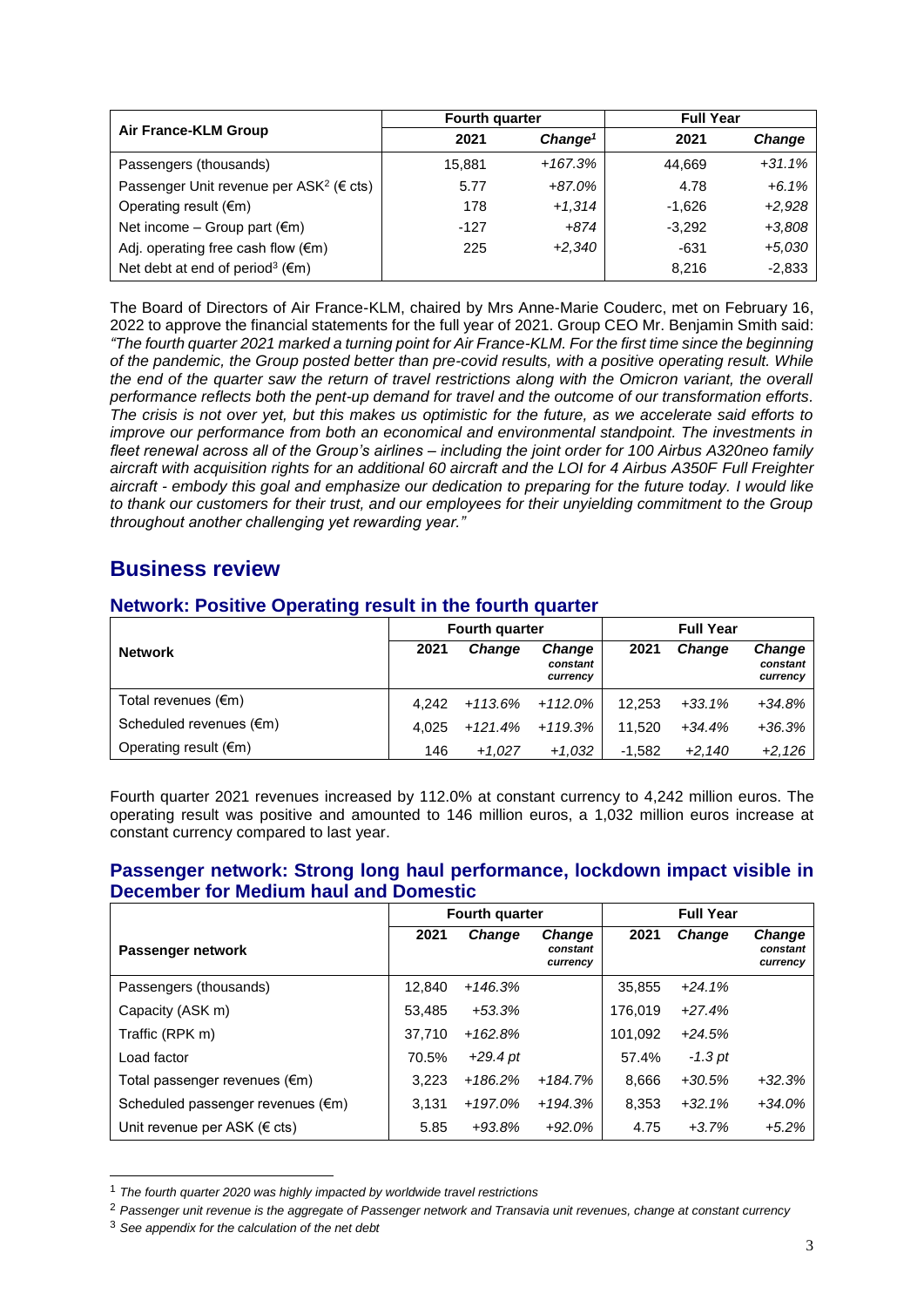Fourth quarter 2021, capacity in Available Seat Kilometers (ASK) was 53% higher than last year and at 72% of 2019 Fourth quarter level. Thanks to the Group's balanced network and the reopening of the Canada and the United States, the passenger network was in the middle of the Group's guidance provided during the Third quarter 2021 results presentation.

The unit revenue per ASK on all routes, except for Central and South America, was below 2019 levels in the Fourth quarter, driven by lower load factors. Yields on total long haul level was above Fourth quarter 2019 levels, intra Europe yields were close to the Fourth quarter 2019 level while Domestic France yields ended below Fourth quarter of 2019 level, resulting in a better yield compared to the Fourth quarter for the entire passenger network activity.

- North Atlantic has shown a strong increase in capacity and resilient traffic after the opening of the United States early November.
- On Caribbean and Indian Ocean, the Group continued to be strong with a capacity index above Fourth quarter 2019 level, despite protest in the French Antilles in November and December.
- Air France posted a strong Africa performance driven by East, West and Central Africa and KLM saw good results on the Eastern Africa routes. Arrival of Omicron variant in the Southern Africa zone impacted traffic at the end of November.
- Asia capacity and traffic were still low for both airlines, however a bit compensated by a positive yield.
- Central and South America showed healthy demand resulting in the same load factor as the Fourth quarter in 2019 and higher yields.
- Good dynamics for Short and Medium haul in October but slowdowns in November and December with a traffic not following capacity ramp-up due to border closures and additional restrictions.

During the Fourth quarter, Air France added one Airbus 350-900 and five Airbus A220-300 to its fleet while Air France phased out one Airbus A320, three Airbus A318, four Canadair Jet 700 and four Embraer 145. KLM phased out one Boeing B737-700 and KLM phased in three Embraer 195 E2. The Group will continue to introduce new generation aircraft to its fleet in order to improve its economic and environmental performance.

In 2021, Air France-KLM passenger activity was able to operate around 60% of 2019 capacity, with the first half of 2021 more impacted by travel restrictions. Short and medium-haul, African and Caribbean & Indian Ocean routes were the best performers.

|                                         | Fourth quarter |               | <b>Full Year</b>                      |        |               |                                       |
|-----------------------------------------|----------------|---------------|---------------------------------------|--------|---------------|---------------------------------------|
| <b>Cargo business</b>                   | 2021           | <b>Change</b> | <b>Change</b><br>constant<br>currency | 2021   | <b>Change</b> | <b>Change</b><br>constant<br>currency |
| Tons (thousands)                        | 264            | $-1.3%$       |                                       | 1,053  | $+19.7%$      |                                       |
| Capacity (ATK m)                        | 3,106          | $+10.5%$      |                                       | 11,469 | $+13.3%$      |                                       |
| Traffic (RTK m)                         | 2,002          | $-3.8\%$      |                                       | 8,058  | $+18.0\%$     |                                       |
| Load factor                             | 64.5%          | -9.6 pt       |                                       | 70.3%  | $+2.8pt$      |                                       |
| Total Cargo revenues (€m)               | 1,020          | $+18.6%$      | $+17.4%$                              | 3,588  | $+39.7%$      | $+41.4%$                              |
| Scheduled cargo revenues $(\epsilon m)$ | 894            | $+17.1%$      | $+15.9%$                              | 3,167  | $+41.0%$      | $+42.6%$                              |
| Unit revenue per ATK ( $\epsilon$ cts)  | 28.80          | $+6.0\%$      | $+5.0\%$                              | 27.61  | $+24.4%$      | $+25.8%$                              |

## **Cargo: Strong fourth quarter yields resulting in higher unit revenue**

Compared to the fourth quarter 2020, capacity increased by 10.5% in Available Ton Kilometers, mainly due to the increase in belly capacity, while traffic decreased by 3.8% resulting in a decrease of load factor by 9.6 points. Thanks to an increase in yield, which compensated the reduction in load factor, the unit revenue per ATK at constant currency improved by 5.0%.

Cargo capacity in the Fourth quarter is still 16% below the capacity in the Fourth quarter of 2019 while the demand remains high, resulting in total revenues that are 82% higher than in the Fourth quarter of 2019. This increase in revenues is mainly driven by a higher yield and 5 points higher load factor contributed as well.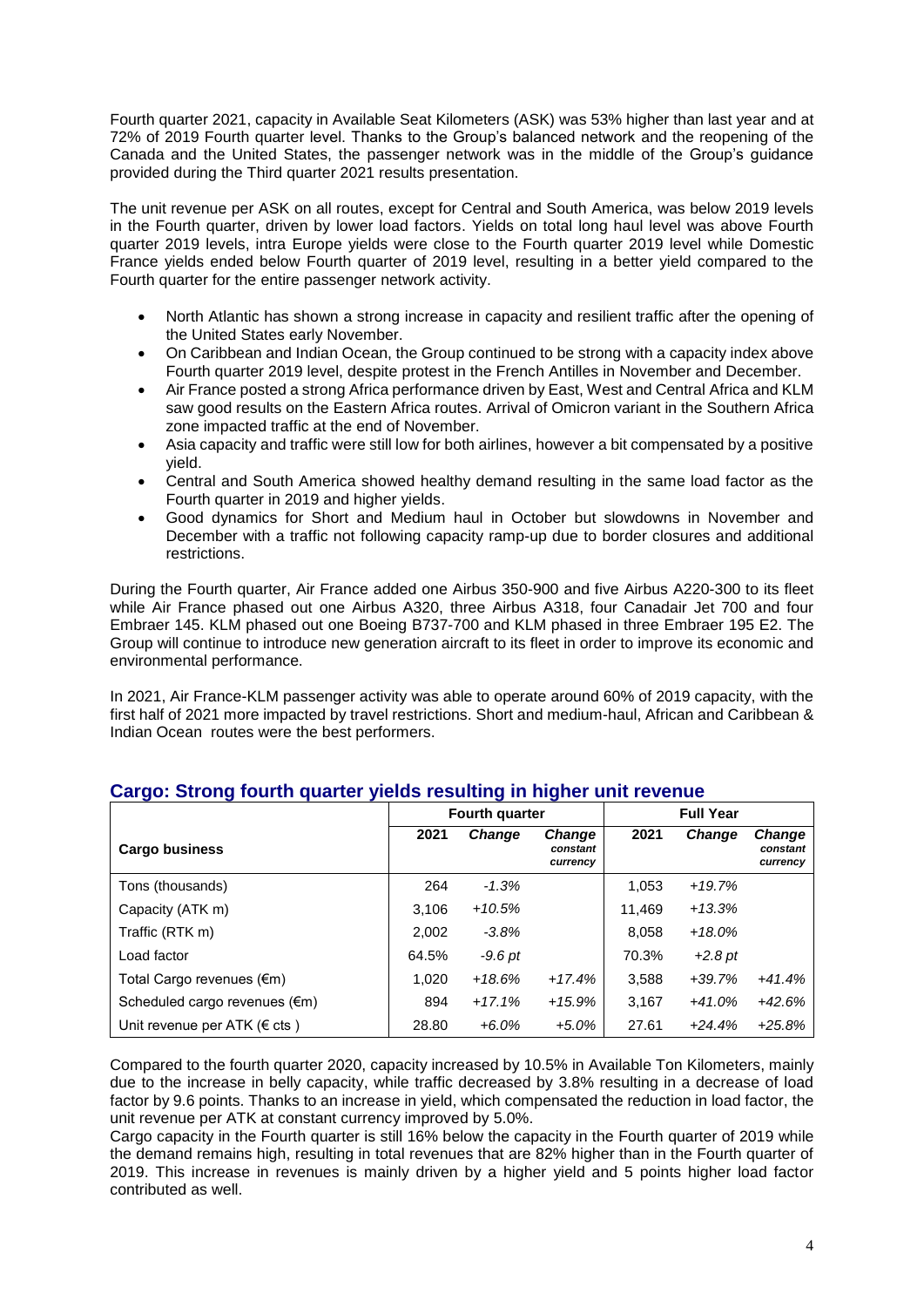In 2021, the cargo activity continued to post very strong performances with a 25.8% unit revenue increase at constant currency versus last year. Yields were continuously on a steep upward trend.

Strong demand is expected in Q1 2022 as global trade is booming, sea freight faces bottleneck, and the belly capacities are still constrained overall.

|                                         |       | Fourth quarter | <b>Full Year</b> |           |  |
|-----------------------------------------|-------|----------------|------------------|-----------|--|
| Transavia                               | 2021  | Change         | 2021             | Change    |  |
| Passengers (thousands)                  | 3.042 | $+316.8%$      | 8.814            | $+70.1%$  |  |
| Capacity (ASK m)                        | 6,452 | $+202.4%$      | 20,097           | $+51.0%$  |  |
| Traffic (RPK m)                         | 5.131 | $+287.9%$      | 15.012           | $+52.7%$  |  |
| Load factor                             | 79.5% | $+17.5$ pt     | 74.7%            | $+0.9$ pt |  |
| Total passenger revenues $(\epsilon m)$ | 326   | $+283.6%$      | 1.011            | $+66.9%$  |  |
| Unit revenue per ASK ( $\in$ cts)       | 5.06  | $+37.7%$       | 5.05             | $+14.6%$  |  |
| Unit cost per ASK ( $\epsilon$ cts)     | 5.64  | $-29.6%$       | 5.80             | $-12.9%$  |  |
| Operating result $(\epsilon m)$         | $-37$ | +56            | $-150$           | $+149$    |  |

## **Transavia: Capacity close to pre-crisis level with a load factor of 80%**

The Fourth quarter of 2021 had started well with encouraging load factors but December was impacted by the closure of the border of Morocco and imposed travel restrictions in several countries due to the rise of the Omicron variant. Despite these factors, capacity in the fourth quarter was close to the level of the Fourth quarter of 2019 and unit revenue even above Fourth quarter 2019 mainly driven by a strong yield improvement.

Compared to last year, the capacity in the Fourth quarter increased by 202.4% while traffic increased by 287.9% and the number of passengers increased even more, by 316.8%. The Operating result was negative at 37 million euros, although improved by 56 million euros compared to the Fourth quarter of 2020.

In the first half year of 2021, activity levels were quite low compared to 2020. The strong recovery of leisure traffic started in the second half of the year resulting in an increase of 51% in ASK's and an average load factor of 74.7% for the Full year 2021. Combined with a yield increase of 14% compared to 2020, the unit revenue per ASK rose by 14.6%. The Operating loss stood at 150 million euros for the full year 2021, which is an improvement of 149 million euros compared to 2020.

|                                     | <b>Fourth quarter</b> |               |                                       | <b>Full Year</b> |            |                                       |  |
|-------------------------------------|-----------------------|---------------|---------------------------------------|------------------|------------|---------------------------------------|--|
| <b>Maintenance</b>                  | 2021                  | <b>Change</b> | <b>Change</b><br>constant<br>currency | 2021             | Change     | <b>Change</b><br>constant<br>currency |  |
| Total revenues $(\epsilon m)$       | 796                   | $+32.1%$      |                                       | 2.801            | $-2.0%$    |                                       |  |
| Third-party revenues $(\epsilon m)$ | 263                   | $-8.0\%$      | $-9.4%$                               | 1.023            | -18.0%     | $-11.8%$                              |  |
| Operating result $(\epsilon m)$     | 69                    | 246           | 246                                   | 88               | 631        | 651                                   |  |
| Operating margin (%)                | 8.7%                  | $+38.0pt$     | $+37.7$ pt                            | 3.1%             | $+22.1$ pt | $+23.5$ pt                            |  |

### **Maintenance business: Operating result positive for the Fourth quarter and Full Year 2021**

The Fourth quarter operating result stood at 69 million euros, an increase of 246 million euros at constant currency versus the Fourth quarter 2020. Although the Fourth quarter 2020 result was heavily impacted by one off bookings related to the Covid-19 crisis, the improvement of the operating results is explained as well by less underactivity, cost control, savings and operational improvement.

Total revenues increased by 32.1% in the Fourth quarter while third party revenues decreased by 8.0% due to the use of green time by external customers in order to avoid shop visits. The increase in internal revenues is consistant with the activity increase of the Air France-KLM airlines compared to the Fourth quarter 2020.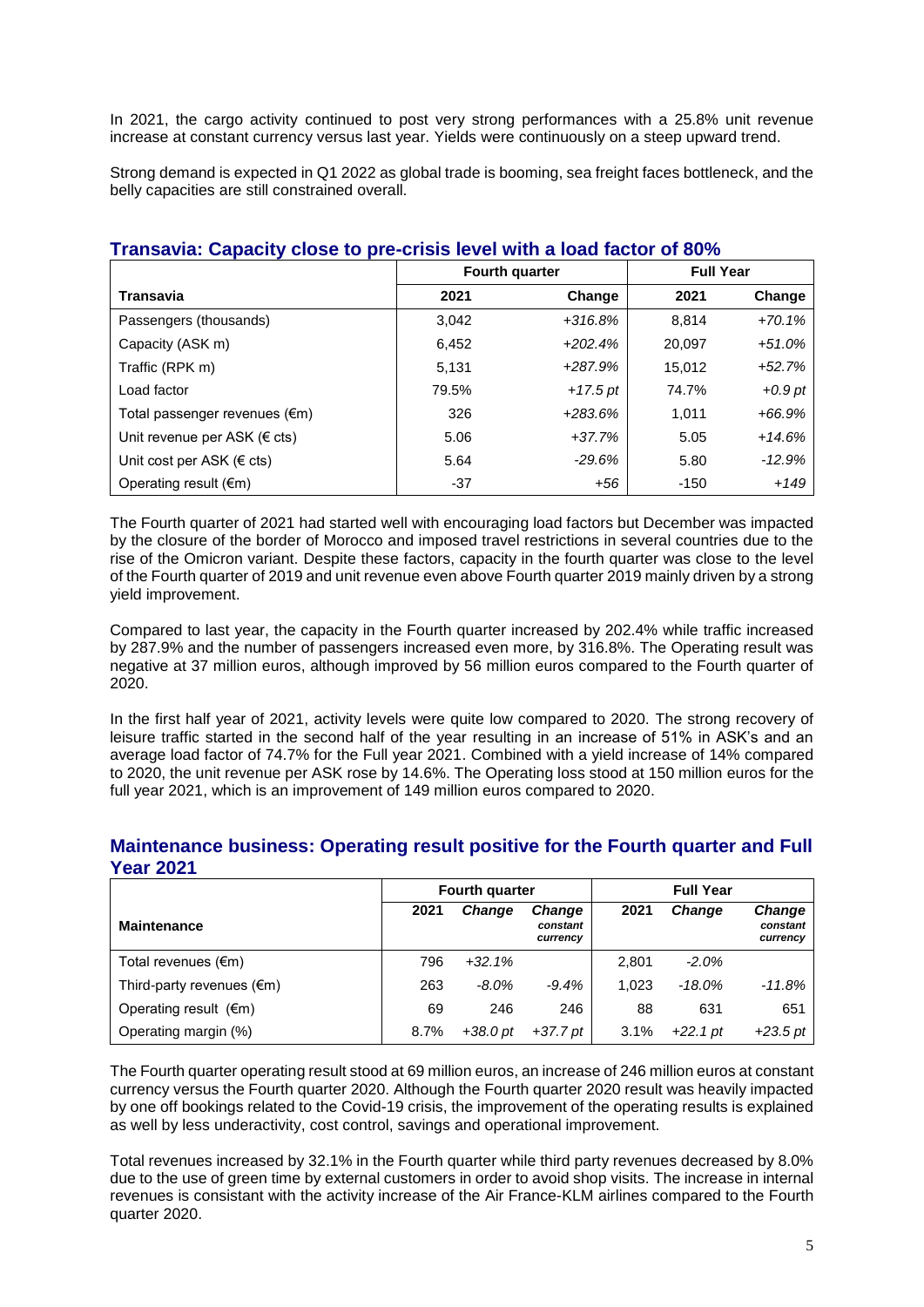Full year 2021 total revenues are close to Full year 2020 levels while the operating result increased by 651 million euros at a constant currency, resulting in an operating margin of 3.1%. The results of full year 2020 were heavily impacted by one-off bookings related to the Covid-19 crisis when the year 2021 has shown a better result driven by cost control, savings and operational improvement.

|                                                            |        | <b>Fourth quarter</b> |                                 |          | <b>Full Year</b> |                                 |
|------------------------------------------------------------|--------|-----------------------|---------------------------------|----------|------------------|---------------------------------|
|                                                            | 2021   | Change*               | Change*<br>constant<br>currency | 2021     | Change*          | Change*<br>constant<br>currency |
| Capacity (ASK m)                                           | 59,937 | $+61.8%$              |                                 | 196,116  | $+29.5%$         |                                 |
| Traffic (RPK m)                                            | 42,841 | $+173.3%$             |                                 | 116,104  | $+27.5%$         |                                 |
| Passenger unit revenue per ASK<br>$(\epsilon \text{ cts})$ | 5.77   | $+88.6%$              | $+87.0%$                        | 4.78     | $+4.7%$          | $+6.1%$                         |
| Group unit revenue per ASK ( $\epsilon$<br>cts)            | 7.26   | $+41.8%$              | $+40.5%$                        | 6.39     | $+5.7%$          | $+7.1%$                         |
| Group unit cost per ASK ( $\in$ cts)<br>at constant fuel   | 6.96   | -14.9%                | $-19.1%$                        | 7.22     | $-20.2\%$        | $-20.0\%$                       |
| Revenues $(\epsilon m)$                                    | 4,838  | $+104.7%$             | $+103.1%$                       | 14,315   | $+29.1%$         | $+31.6%$                        |
| EBITDA $(\epsilon m)$                                      | 827    | 1,236                 | 1,241                           | 745      | 2,440            | 2,445                           |
| Operating result $(\epsilon m)$                            | 178    | 1,314                 | 1,319                           | $-1,626$ | 2,928            | 2,932                           |
| Operating margin (%)                                       | 3.7%   | $+51.8pt$             | $+51.6$ pt                      | $-11.4%$ | $+29.7$ pt       | $+30.5$ pt                      |
| Net income - Group part $(\epsilon m)$                     | -127   | $+874$                |                                 | $-3,292$ | $+3,808$         |                                 |

## **Air France-KLM Group: Operating result above Q4 2019**

\* Restated figures include the change in accounting principles for pensions (interpretation of IAS19)

In the Fourth quarter 2021, the Air France-KLM Group posted a positive operating result of 178 million euros, up by 1,319 million euros at a constant currency compared to last year, and was driven by an increase of capacity and unit cost reduction. In parallel, the increase of load factor generated an increase of the unit revenue.

Net income amounted to -127 million euros in the Fourth quarter 2021, an increase of 874 million euros compared to last year.

Full year 2021 showed a positive EBITDA of 745 million euros, coming from a positive second half of the year while the first half of the year was still impacted by severe travel restrictions due to the Covid-19 crisis.

## **Group Unit Cost down versus Q4 2019 despite 26% less capacity**

Unit cost were down compared to the Fourth quarter 2019 despite the group capacity was 26% below the same quarter in 2019.

On a constant currency and fuel price basis, unit costs were down 19.1% in the Fourth quarter 2021 compared to the same quarter last year.

The reduction in salary cost compared to the Fourth quarter 2019 was mainly driven by a reduction in Full time employee (FTE), and supported by lower average salary cost and by government support on wages as well.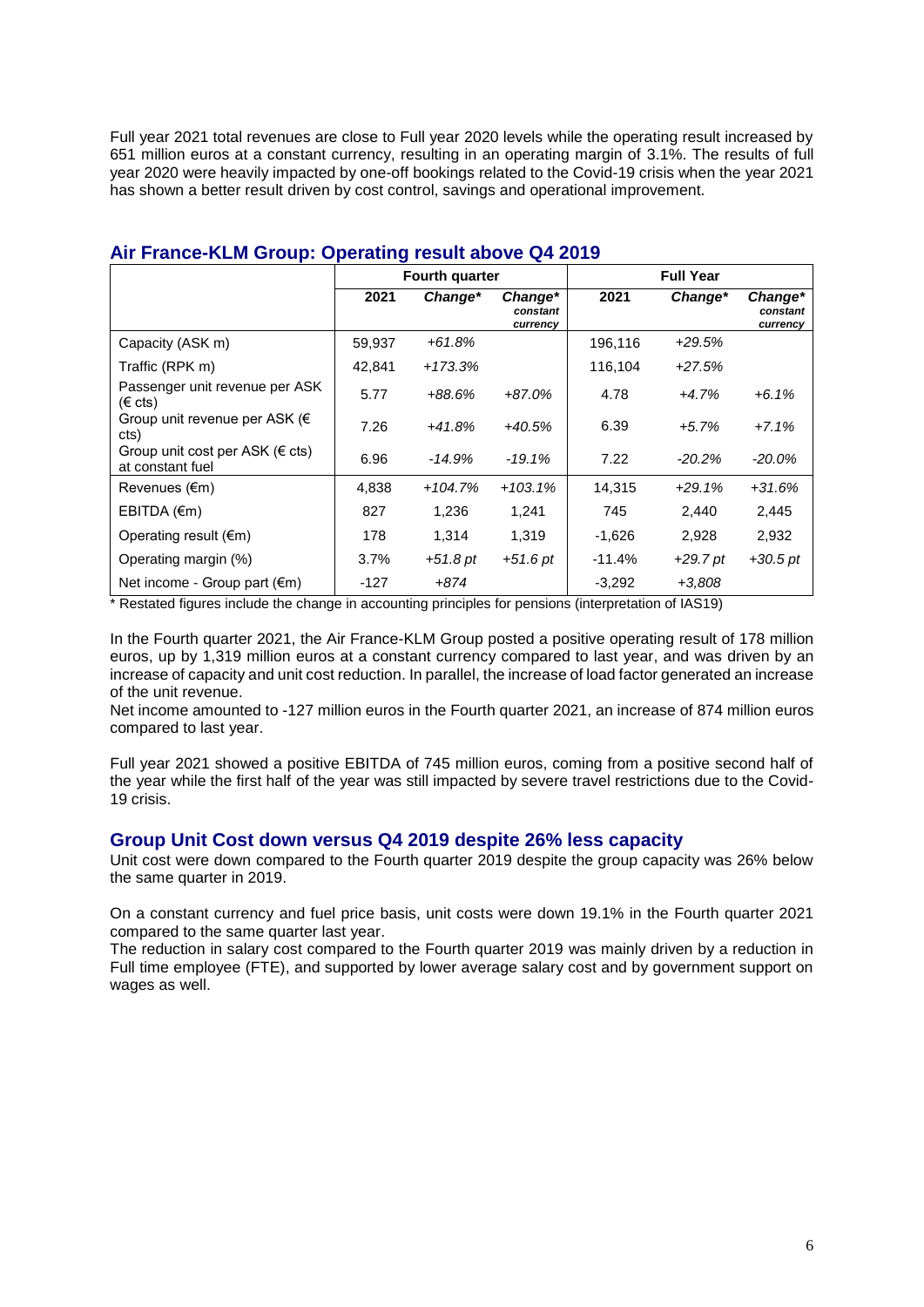# **Fourth quarter: Adjusted Operating Free cash flow positive, for the third quarter in a row**

|                                                                                                       | Fourth quarter |          | <b>Full Year</b> |          |
|-------------------------------------------------------------------------------------------------------|----------------|----------|------------------|----------|
| In $\epsilon$ million                                                                                 | 2021           | Change   | 2021             | Change   |
| Cash flow before change in WCR and Voluntary Departure<br>Plans, continuing operations $(\epsilon m)$ | 711            | $+1,619$ | 220              | $+3,196$ |
| Cash out related to Voluntary Departure Plans $(\epsilon m)$                                          | -78            | $-72$    | $-296$           | $-281$   |
| Change in Working Capital Requirement (WCR) (€m)                                                      | 249            | $+750$   | 1.610            | $+1,445$ |
| Net cash flow from operating activities (€m)                                                          | 882            | 2,298    | 1,534            | 4,360    |
| Net investments* $(\epsilon m)$                                                                       | $-449$         | $-28$    | $-1.303$         | $+592$   |
| Operating free cash flow $(\epsilon m)$                                                               | 433            | $+2,270$ | 231              | 4,952    |
| Repayment of lease debt                                                                               | $-208$         | $+70$    | $-862$           | +78      |
| Adjusted operating free cash flow**                                                                   | 225            | $+2.340$ | -631             | $+5,030$ |

*\* Sum of 'Purchase of property, plant and equipment and intangible assets' and 'Proceeds on disposal of property, plant and* 

*equipment and intangible assets' as presented in the consolidated cash flow statement.*

*\*\* The "Adjusted operating free cash flow" is operating free cash flow after deducting the repayment of lease debt.*

The Group generated an adjusted operating free cash flow in the Fourth quarter 2021 of 225 million euros, an increase of 2,340 million euros compared to last year, mainly driven by a positive EBITDA of 827 million euros.

| In $\epsilon$ million              | 31 Dec 2021 | 31 Dec 2020 |
|------------------------------------|-------------|-------------|
| Net debt                           | 8.216       | 11.049      |
| <b>EBITDA</b> trailing 12 months   | 745         | $-1.695$    |
| Net debt/EBITDA trailing 12 months | 11.0 $x$    | na          |

# **Q4: Positive operating result for both airlines**

|                                        |      | <b>Fourth quarter</b> | <b>Full Year</b> |            |
|----------------------------------------|------|-----------------------|------------------|------------|
|                                        | 2021 | Change                | 2021             | Change     |
| Air France Group Operating result (€m) | 52   | $+1,043$              | $-1.403$         | $+1.992$   |
| Operating margin (%)                   | 1.8% | $+75.3$ pt            | $-16.0%$         | $+36.9pt$  |
| <b>KLM Group Operating result (€m)</b> | 127  | $+278$                | $-227$           | $+927$     |
| Operating margin (%)                   | 6.2% | $+19.6$ pt            | $-3.7%$          | $+18.8$ pt |

# **Guidance: Air France-KLM Group medium term operating margin objective unchanged**

The Group continues its swift and quick transformation initiatives and confirms its medium-term financial ambition with the long-term focus of achieving increased competitiveness. To do this, the Group continues to optimize fleet, workforce, network, costs and reinforce its sustainability efforts.

The Group expects capacity in Available Seat Kilometers back to the 2019 levels in 2024.

Air France (excluding Transavia France subsidiary) decreased the number of FTE by 7,800 at the end of 2021 compared to December 2019. The voluntary departure plan continues at Air France (excluding Transavia France), and an additional 700 FTE will leave the company in 2022. KLM finalized the FTE reduction by the end of 2021 resulting in 5.500 less FTE.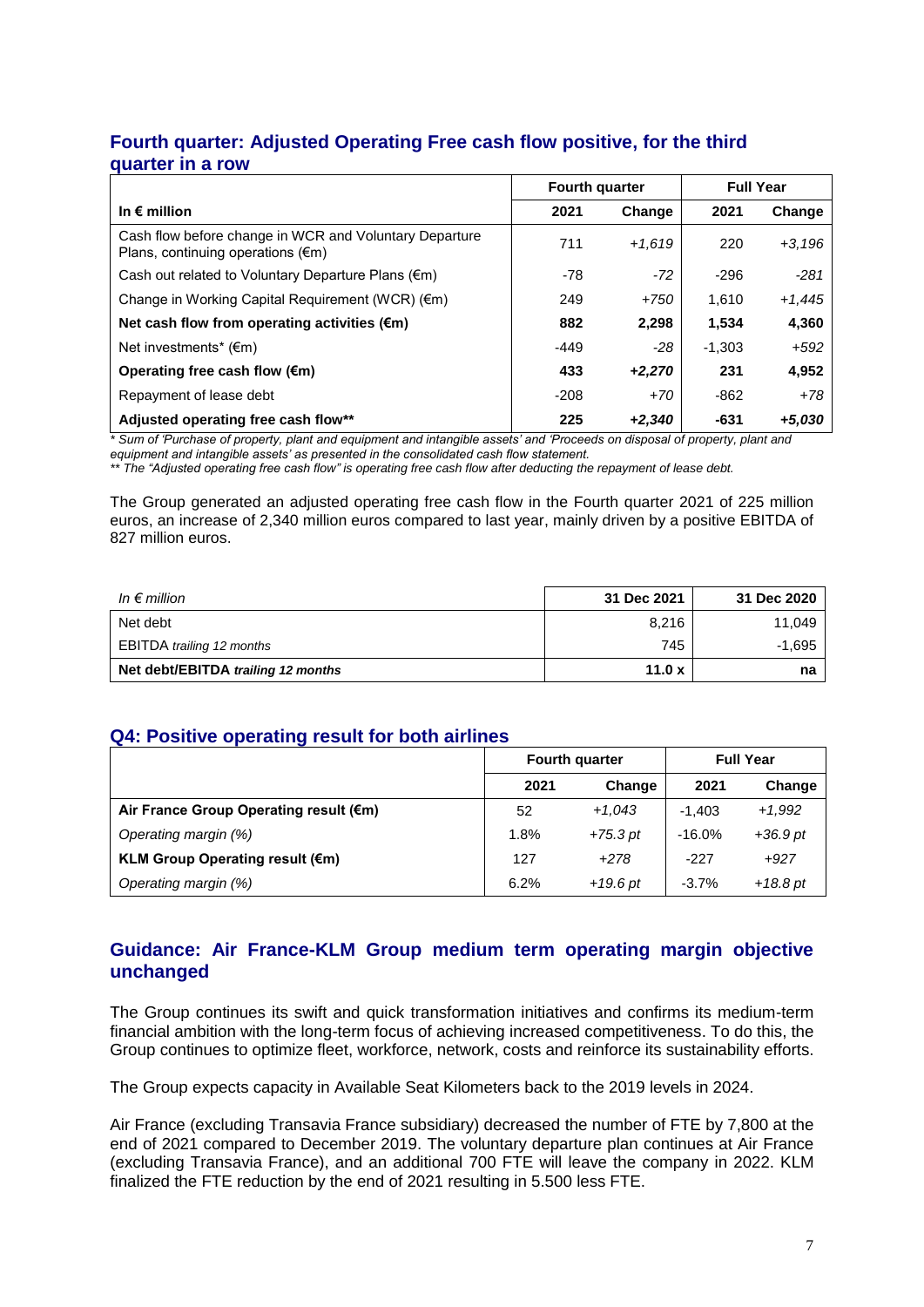Operating cost has been reduced in 2021, with 800 million euros structural benefits for KLM and 1.0 billion structural benefits for Air France by the end of 2021. Air France estimates to reach by the end of 2022 1.4 billion euros structural benefits versus 2019.

The reduction in FTE, amongst other key transformation initiatives, will drive the unit cost down 4% to 6% at constant fuel price when capacity are back to 2019 level.

The Group's medium-term financial ambition is maintained with an Operating Margin objective reconfirmed at 7% to 8% in 2024. The Adjusted Operating Free Cash Flow excluding exceptionals is expected positive in 2023. Exceptionals include the payment of the cargo claim and the deferrals of social charges accumulated during the Covid 19 period.

The Net debt/EBITDA target ratio of circa 3x in 2023 will be lowered to between 2x and 2.5x depending on the second step of recapitalization sizing.

*\*\*\*\*\*\**

The results presentation is available at **www.airfranceklm.com** on February 17, 2022 from 8:15 am CET.

**Service de presse Air France-KLM - +33 (0)1 41 56 56 00 – mail.mediarelations@airfranceklm.com**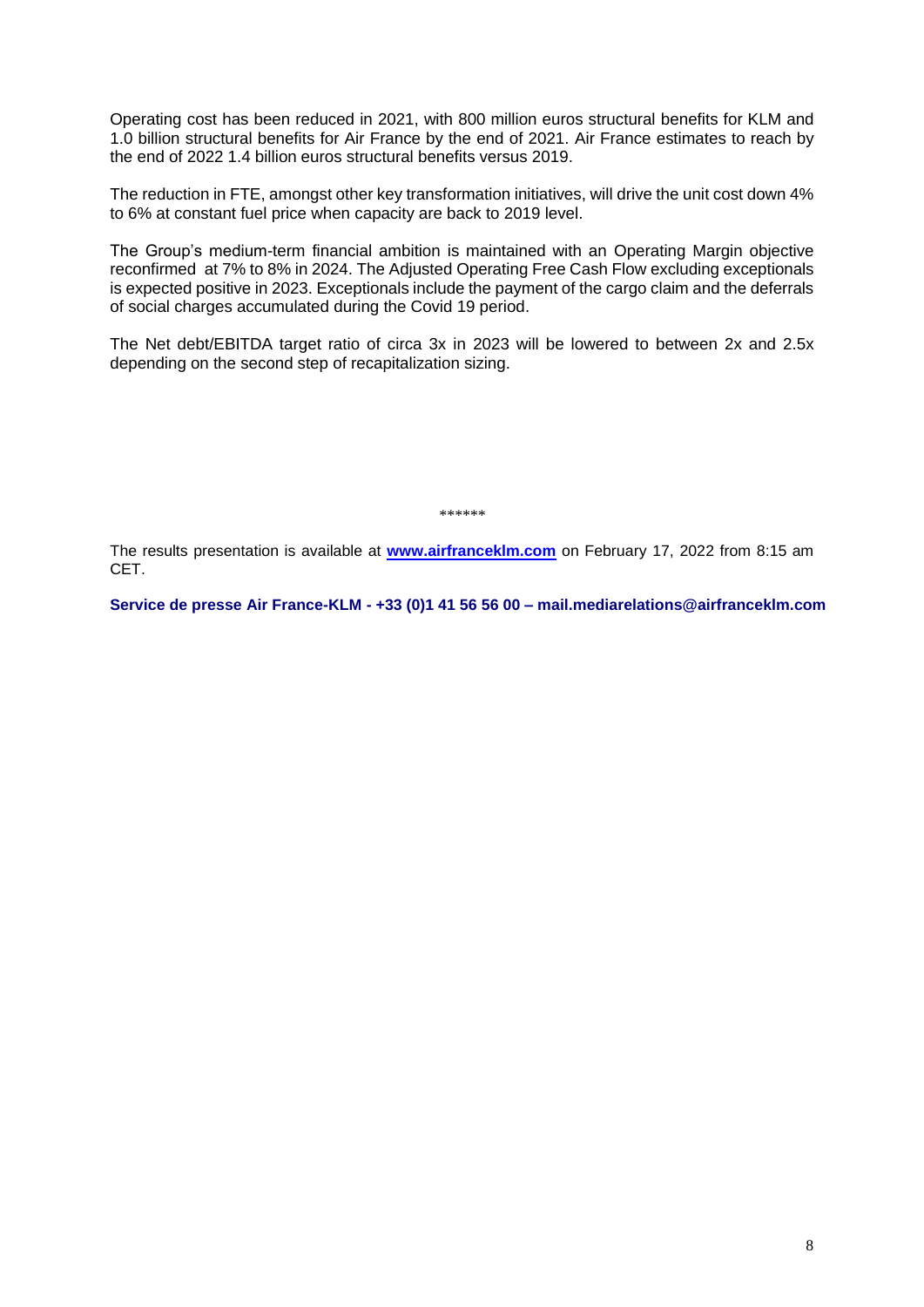# **Income Statement**

|                                            |          | Fourth quarter |            |          | <b>Full Year</b> |           |
|--------------------------------------------|----------|----------------|------------|----------|------------------|-----------|
| €m                                         | 2021     | 2020           | Change     | 2021     | 2020*            | Change    |
| <b>Revenues from ordinary activities</b>   | 4,838    | 2,363          | $+104.7%$  | 14,315   | 11,088           | $+29.1%$  |
| Aircraft fuel                              | -937     | $-506$         | $+85.2%$   | $-2,748$ | $-2,392$         | $+14.9%$  |
| Chartering costs                           | $-93$    | $-72$          | $+29.2%$   | $-325$   | $-253$           | $+28.5%$  |
| Landing fees and route charges             | $-350$   | $-226$         | $+54.9%$   | $-1,185$ | $-969$           | $+22.3%$  |
| Catering                                   | $-132$   | $-59$          | $+123.7%$  | $-382$   | $-294$           | $+29.9%$  |
| Handling charges and other operating costs | $-317$   | $-188$         | +68.6%     | $-1,027$ | $-833$           | $+23.3%$  |
| Aircraft maintenance costs                 | $-439$   | $-375$         | $+17.1%$   | $-1,620$ | $-1,618$         | $+0.1%$   |
| Commercial and distribution costs          | $-130$   | $-55$          | $+136.4%$  | $-385$   | $-346$           | $+11.3%$  |
| Other external expenses                    | $-315$   | -342           | $-7.9%$    | $-1,154$ | $-1,275$         | $-9.5%$   |
| Salaries and related costs                 | $-1,529$ | $-1,078$       | $+41.8%$   | $-5,343$ | $-5,306$         | $+0.7%$   |
| Taxes other than income taxes              | $-16$    | $-29$          | $-44.8%$   | $-116$   | $-137$           | $-15.3%$  |
| Other income and expenses                  | 247      | 158            | $+56.3%$   | 715      | 640              | $+11.7%$  |
| <b>EBITDA</b>                              | 827      | $-409$         | nm         | 745      | $-1,695$         | nm        |
| Amortization, depreciation and provisions  | $-649$   | $-727$         | $-10.7%$   | $-2,371$ | $-2,859$         | $-17.1%$  |
| Income from current operations             | 178      | $-1,136$       | nm         | $-1,626$ | $-4,554$         | $-64.3%$  |
| Sales of aircraft equipment                | 1        | 6              | $-83.3%$   | -19      | 37               | nm        |
| Other non-current income and expenses      | 19       | $-38$          | nm         | $-887$   | $-1,513$         | $-41%$    |
| Income from operating activities           | 198      | $-1,168$       | nm         | $-2,532$ | $-6,030$         | $-58.0%$  |
| Cost of financial debt                     | $-247$   | $-146$         | $+69.2%$   | $-730$   | $-496$           | $+47.2%$  |
| Income from cash and cash equivalent       | 0        | 1              | $-100.0\%$ | 2        | 19               | $-89.5%$  |
| Net cost of financial debt                 | $-247$   | $-145$         | $+70.3%$   | $-728$   | -477             | $+52.6%$  |
| Other financial income and expenses        | $-91$    | 171            | nm         | $-289$   | $-451$           | $-35.9%$  |
| Income before tax                          | $-140$   | $-1,142$       | $-87.7%$   | $-3,549$ | $-6,958$         | $-49.0%$  |
| Income taxes                               | 26       | 146            | $-82.2%$   | 282      | $-89$            | nm        |
| Net income of consolidated companies       | $-114$   | $-996$         | $-88.6%$   | $-3,267$ | $-7,047$         | $-53.6%$  |
| Share of profits (losses) of associates    | -13      | -6             | $+116.7%$  | $-27$    | $-58$            | $-53.4%$  |
| Net income for the period                  | $-127$   | $-1,002$       | $-87.3%$   | $-3,294$ | $-7,105$         | $-53.6%$  |
| Minority interest                          | 0        | -1             | $-100.0%$  | $-2$     | -5               | $-60.0\%$ |
| Net income for the period - Group part     | $-127$   | $-1,001$       | $-87.3%$   | $-3,292$ | $-7,100$         | $-53.6%$  |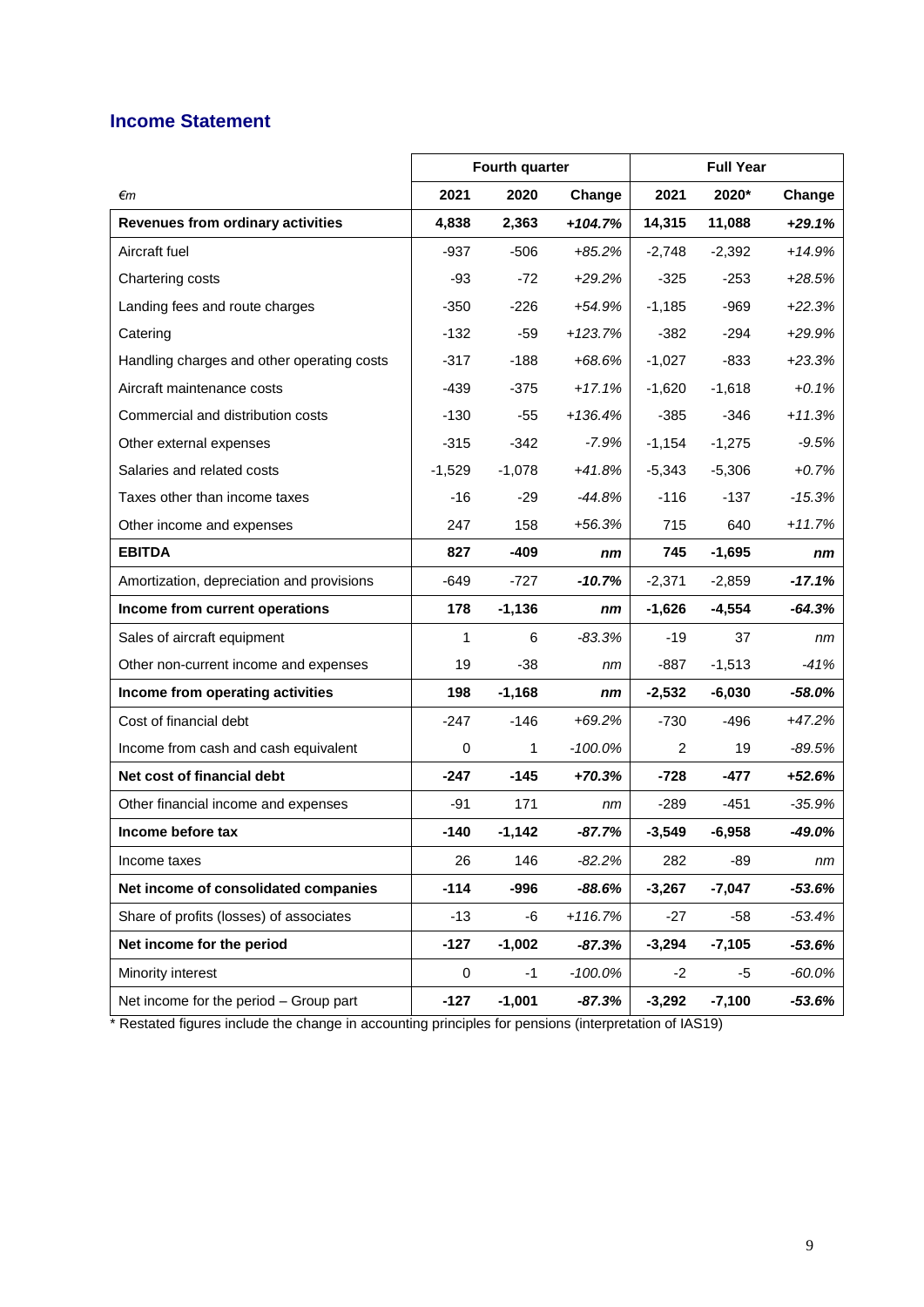# **Consolidated Balance Sheet**

| Assets                                                                | 31 Dec 2021     | 31 Dec 2020*    |
|-----------------------------------------------------------------------|-----------------|-----------------|
| €m                                                                    |                 |                 |
| Goodwill                                                              | 222             | 215             |
| Intangible assets                                                     | 1,235           | 1,230           |
| Flight equipment                                                      | 10,466          | 11,031          |
| Other property, plant and equipment                                   | 1,402           | 1,548           |
| Right-of-use assets                                                   | 5,148           | 4,678           |
| Investments in equity associates                                      | 109             | 230             |
| <b>Pension assets</b>                                                 | 0               | 211             |
| Other non-current financial assets                                    | 951             | 795             |
| Non-current derivative financial assets                               | 143             | 92              |
| Deferred tax assets                                                   | 278             | 252             |
| Other non-current assets                                              | 0               | 4               |
|                                                                       |                 |                 |
| Total non-current assets                                              | 19,954          | 20,286          |
| Assets held for sale                                                  | 74              | 0               |
| Other current financial assets                                        | 484             | 607             |
| Current derivative financial assets                                   | 469             | 160             |
| Inventories                                                           | 567             | 543             |
| Trade receivables                                                     | 1,511           | 1,248           |
| Other current assets                                                  | 966             | 914             |
| Cash and cash equivalents                                             | 6,658           | 6,423           |
| <b>Total current assets</b>                                           | 10,729          | 9,895           |
| <b>Total assets</b>                                                   | 30,683          | 30,181          |
| <b>Liabilities and equity</b>                                         |                 |                 |
| In million euros                                                      | 31 Dec 2021     | 31 Dec 2020*    |
| Issued capital                                                        | 643             | 429             |
| Additional paid-in capital                                            | 4,949           | 4,139           |
| Treasury shares                                                       | $-25$           | $-25$           |
| Perpetual                                                             | 3,151           | $\Omega$        |
| Reserves and retained earnings                                        | $-12,542$       | $-9,894$        |
| Equity attributable to equity holders of Air France-KLM               | $-3,824$        | $-5,351$        |
| Non-controlling interests                                             | 8               | 9               |
| <b>Total Equity</b>                                                   | $-3,816$        | $-5,342$        |
| Pension provisions                                                    | 1,939           | 2,041           |
| Non-current return obligation liability and other provisions          | 4,055           | 3,670           |
| Non-current financial liabilities                                     | 11,274          | 14,171          |
| Non-current lease debt                                                | 2,924           | 2,425           |
| Non-current derivative financial liabilities                          | 25              | 122             |
| Deferred tax liabilities                                              |                 | 22              |
| Other non-current liabilities<br><b>Total non-current liabilities</b> | 2,555<br>22,773 | 1,294<br>23,745 |
| Provisions                                                            | 885             | 1,337           |
| <b>Current financial liabilities</b>                                  | 1,215           | 1,318           |
| Current lease debt                                                    | 825             | 839             |
| Current derivative financial liabilities                              | 46              | 363             |
| Trade payables                                                        | 1,850           | 1,435           |
| Deferred revenue on ticket sales                                      | 2,644           | 2,394           |
| Frequent flyer programs                                               | 888             | 916             |
| Other current liabilities                                             | 3,369           | 3,175           |
| <b>Bank overdrafts</b>                                                | 4               | 1               |
| <b>Total current liabilities</b>                                      | 11,726          | 11,778          |
| <b>Total equity and liabilities</b>                                   | 30,683          | 30,181          |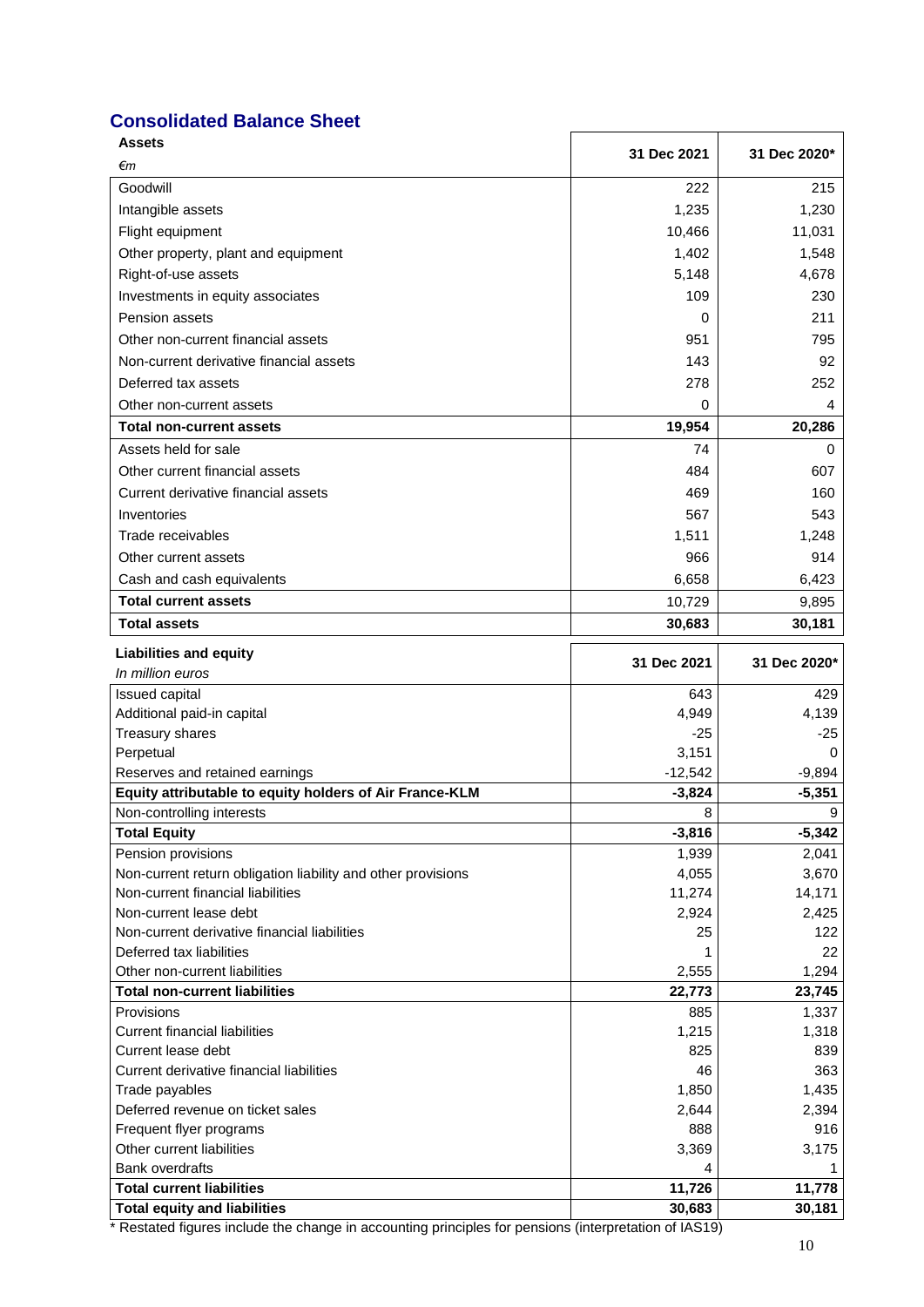# **Statement of Consolidated Cash Flows from 1st January until 31 December 2021**

| €m                                                                                                         | 31 Dec 2021 | 31 Dec 2020* |
|------------------------------------------------------------------------------------------------------------|-------------|--------------|
| Net income                                                                                                 | $-3,294$    | $-7,105$     |
| Amortization, depreciation and operating provisions                                                        | 2,371       | 2,859        |
| Financial provisions                                                                                       | 115         | 183          |
| Loss (gain) on disposals of tangible and intangible assets                                                 | 18          | $-50$        |
| Loss (gain) on disposals of subsidiaries and associates                                                    | $-26$       | 1            |
| Derivatives - non monetary result                                                                          | $-39$       | $-27$        |
| Unrealized foreign exchange gains and losses, net                                                          | 257         | $-290$       |
| Share of (profits) losses of associates                                                                    | 27          | 58           |
| Deferred taxes                                                                                             | $-284$      | 159          |
| Impairment                                                                                                 | 40          | 680          |
| Other non-monetary items                                                                                   | 739         | 541          |
| <b>Financial Capacity</b>                                                                                  | $-76$       | $-2,991$     |
| (Increase) / decrease in inventories                                                                       | $-41$       | 138          |
| (Increase) / decrease in trade receivables                                                                 | $-239$      | 760          |
| Increase / (decrease) in trade payables                                                                    | 395         | $-898$       |
| Increase / (decrease) in advanced ticket sales                                                             | 227         | $-837$       |
| Change in other receivables and payables                                                                   | 1,268       | 1,002        |
| Change in working capital requirements                                                                     | 1,610       | 165          |
| Net cash flow from operating activities                                                                    | 1,534       | $-2,826$     |
| Acquisition of subsidiaries, of shares in non-controlled entities                                          | -4          | $-1$         |
| Purchase of property, plant and equipment and intangible assets                                            | $-2,202$    | $-2,099$     |
| Proceeds on disposal of subsidiaries, of shares in non-controlled entities                                 | 75          | 357          |
| Proceeds on disposal of property, plant and equipment and intangible<br>assets                             | 899         | 204          |
| Dividends received                                                                                         | 2           | 0            |
| Decrease (increase) in net investments, more than 3 months                                                 | -9          | -44          |
| Net cash flow used in investing activities                                                                 | $-1,239$    | $-1,583$     |
| Increase of equity                                                                                         | 1,024       | $\Omega$     |
| Issuance of debt                                                                                           | 1,724       | 11,437       |
| Repayment on debt                                                                                          | $-1,993$    | $-3,388$     |
| Payments on lease debt                                                                                     | $-862$      | $-940$       |
| New loans                                                                                                  | $-188$      | $-282$       |
| Repayment on loans                                                                                         | 219         | 321          |
| <b>Dividends</b>                                                                                           | -1          | 0            |
| Net cash flow from financing activities                                                                    | $-77$       | 7,147        |
| Effect of exchange rate on cash and cash equivalents and bank overdrafts<br>(net of cash acquired or sold) | 14          | -27          |
| Change in cash and cash equivalents and bank overdrafts                                                    | 232         | 2,711        |
| Cash and cash equivalents and bank overdrafts at beginning of period                                       | 6,422       | 3,711        |
| Cash and cash equivalents and bank overdrafts at end of period                                             | 6,654       | 6,422        |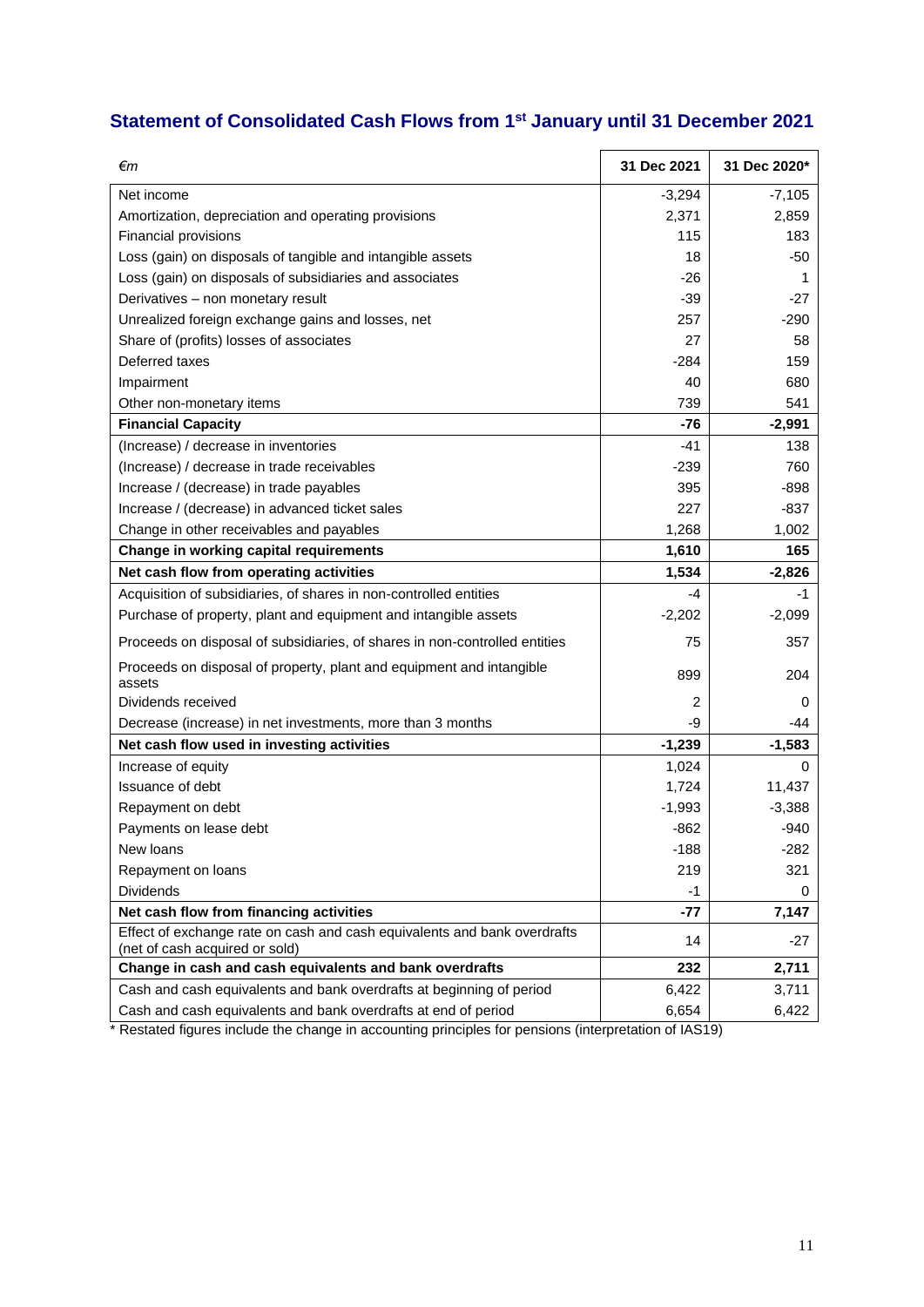# **Return on capital employed (ROCE)**

| In million euros                                                           | 31<br><b>Dec</b><br>2021 | 30<br><b>Sep</b><br>2021 | 30<br>Jun<br>2021 | 31<br>Mar<br>2021 | 31<br><b>Dec</b><br>2020 | 30<br><b>Sep</b><br>2020 | 30<br>Jun<br>2020 | 31<br>Mar<br>2020 |
|----------------------------------------------------------------------------|--------------------------|--------------------------|-------------------|-------------------|--------------------------|--------------------------|-------------------|-------------------|
| Goodwill and intangible assets                                             | 1,457                    | 1,456                    | 1,464             | 1,479             | 1.445                    | 1,470                    | 1,500             | 1,564             |
| Flight equipment                                                           | 10,466                   | 10,478                   | 10,645            | 10,800            | 11,031                   | 11,009                   | 10,919            | 11,465            |
| Other property, plant and equipment                                        | 1,402                    | 1,418                    | 1,453             | 1,476             | 1,548                    | 1,535                    | 1,551             | 1,579             |
| Right of use assets                                                        | 5.148                    | 5,061                    | 5,033             | 4,795             | 4,678                    | 4,789                    | 4,938             | 5,119             |
| Investments in equity associates                                           | 109                      | 172                      | 166               | 223               | 230                      | 224                      | 267               | 299               |
| Financial assets excluding marketable<br>securities and financial deposits | 157                      | 147                      | 147               | 146               | 146                      | 135                      | 133               | 142               |
| Provisions, excluding pension, cargo<br>litigation and restructuring       | $-4.173$                 | $-4,180$                 | $-4,033$          | $-4,083$          | $-3,922$                 | $-4,002$                 | $-4,132$          | -4,191            |
| WCR, excluding market value of derivatives                                 | $-8,262$                 | $-7,995$                 | $-7,745$          | $-6,410$          | $-6,505$                 | $-6,894$                 | $-6,779$          | $-6,650$          |
| Capital employed                                                           | 6,304                    | 6,557                    | 7,130             | 8,426             | 8,651                    | 8,266                    | 8,397             | 9,327             |
| Average capital employed (A)                                               |                          |                          | 7,104             |                   |                          |                          | 8,660             |                   |
| Adjusted results from current operations                                   |                          |                          | $-1,626$          |                   |                          |                          | $-4,555$          |                   |
| - Dividends received                                                       |                          |                          | 0                 |                   |                          |                          | $\Omega$          |                   |
| - Share of profits (losses) of associates                                  | $-27$                    |                          |                   |                   |                          |                          | -58               |                   |
| - Normative income tax                                                     | 462<br>1,396             |                          |                   |                   |                          |                          |                   |                   |
| Adjusted result from current operations<br>after tax (B)                   | $-1,191$<br>$-3,217$     |                          |                   |                   |                          |                          |                   |                   |
| ROCE, trailing 12 months (B/A)                                             | $-16.8%$<br>$-37.1%$     |                          |                   |                   |                          |                          |                   |                   |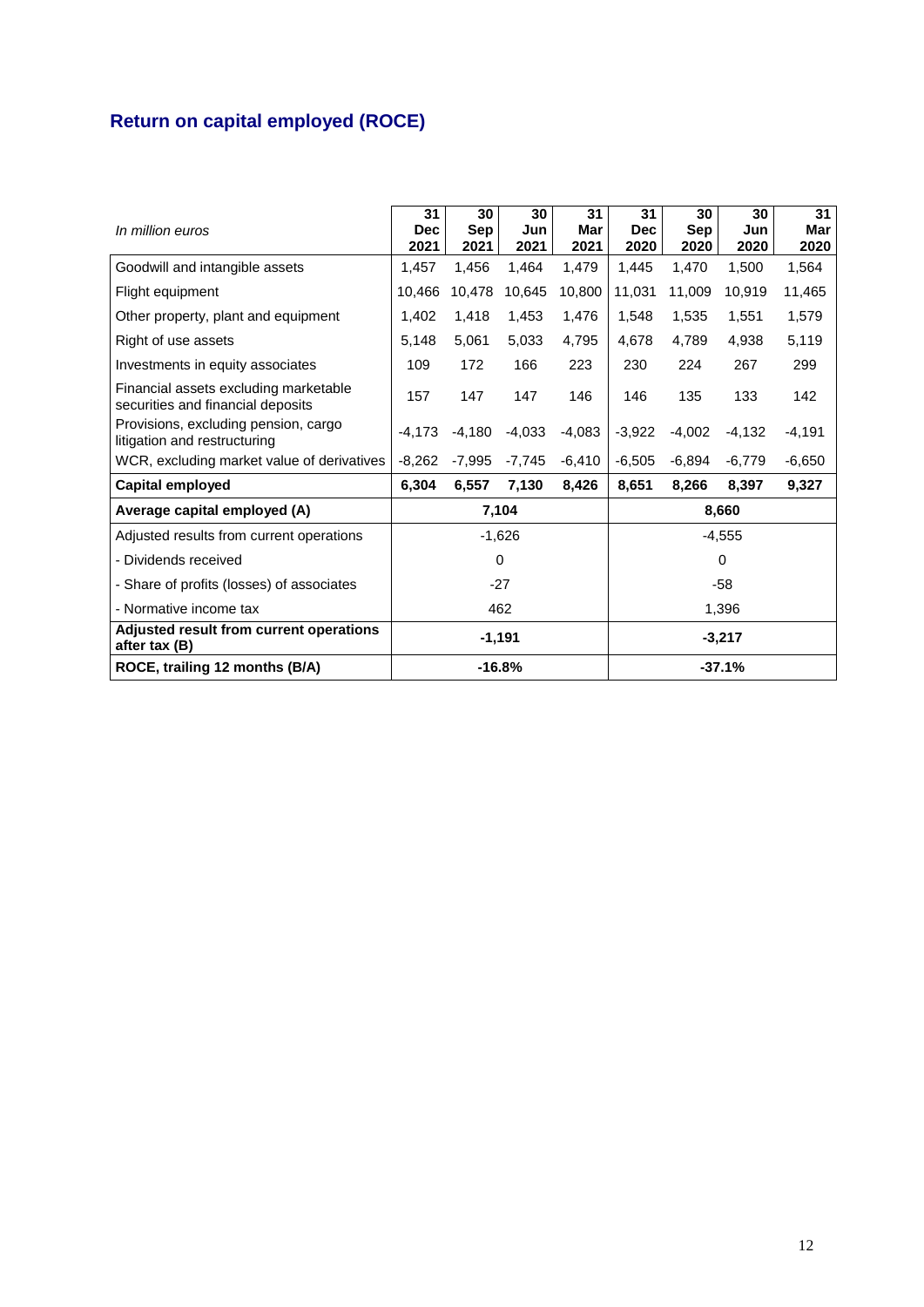# **Net debt**

|                                  | <b>Balance sheet at</b> |             |  |
|----------------------------------|-------------------------|-------------|--|
| €m                               | 31 Dec 2021             | 31 Dec 2020 |  |
| Financial debt                   | 12,390                  | 15,388      |  |
| Repo on triple A bonds           | 0                       | -84         |  |
| Lease debt                       | 3,664                   | 3,184       |  |
| Currency hedge on financial debt | $-14$                   | 27          |  |
| Accrued interest                 | $-128$                  | $-107$      |  |
| Gross financial debt (A)         | 15,912                  | 18,408      |  |
| Cash and cash equivalents        | 6,658                   | 6,423       |  |
| Marketable securities            | 1,042                   | 193         |  |
| Cash securities                  | 0                       | 309         |  |
| Bonds AAA                        | $\Omega$                | 518         |  |
| <b>Bank overdrafts</b>           | -4                      | $-1$        |  |
| <b>Others</b>                    | 0                       |             |  |
| Repo on triple A bonds           | 0                       | -84         |  |
| Net cash (B)                     | 7,696                   | 7,359       |  |
| Net debt $(A) - (B)$             | 8,216                   | 11,049      |  |

# **Adjusted operating free cash flow**

|                                                                             | Fourth quarter |          | <b>Full Year</b> |          |  |
|-----------------------------------------------------------------------------|----------------|----------|------------------|----------|--|
| €m                                                                          | 2021           | 2020     | 2021             | 2020     |  |
| Net cash flow from operating activities, continued operations               | 882            | $-1,416$ | 1.534            | $-2,826$ |  |
| Investment in property, plant, equipment and intangible assets              | -659           | $-444$   | $-2,202$         | $-2,099$ |  |
| Proceeds on disposal of property, plant, equipment and intangible<br>assets | 210            | 23       | 899              | 204      |  |
| Operating free cash flow                                                    | 433            | $-1,837$ | 231              | $-4,721$ |  |
| Payments on lease debt                                                      | $-208$         | $-278$   | -862             | $-940$   |  |
| Adjusted operating free cash flow                                           | 225            | $-2.115$ | -631             | $-5,661$ |  |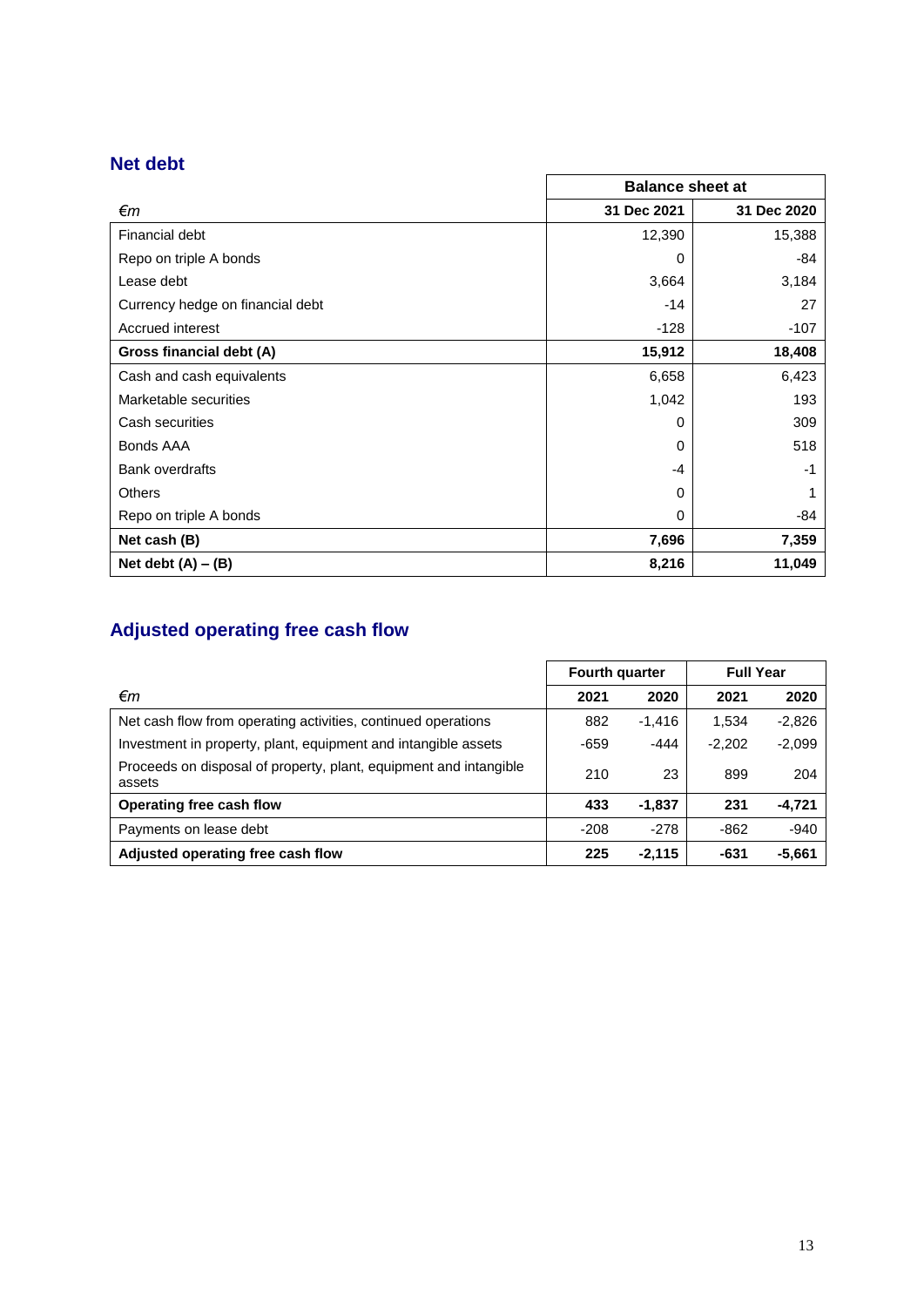# **Operating cash burn**

|                                                                     | Fourth quarter |        | <b>Full Year</b> |          |
|---------------------------------------------------------------------|----------------|--------|------------------|----------|
|                                                                     | 2021           | 2020*  | 2021             | 2020*    |
| <b>EBITDA</b>                                                       | 827            | $-409$ | 745              | $-1,695$ |
| Provisions (CO2 and other)                                          | 10             | 4      | -6               | $-22$    |
| Correction of spare parts inventory                                 |                | 2      | 5                | 4        |
| Addition to pension provisions                                      | 38             | 76     | 206              | 312      |
| Reversal to pension provisions (cash-out)                           | $-40$          | $-104$ | $-140$           | $-246$   |
| Payment linked with shares                                          | $\Omega$       | 2      | $\Omega$         | 0        |
| Sales of tangible and intangible assets<br>(excluding aeronautical) | $-1$           | 1      | 30               | 41       |
| Income from operation activities - cash<br>impact                   | 835            | $-428$ | 840              | $-1,605$ |
| Restructuring costs                                                 | $-78$          | $-253$ | $-296$           | $-405$   |
| Other non-current income and expenses                               | -8             | 0      | $-74$            | $-1$     |
| Cost of financial debt                                              | $-137$         | $-128$ | $-577$           | $-446$   |
| Financial income                                                    | -3             | $-4$   | $-14$            | $-2$     |
| Realized foreign exchanges gain/loss                                | 14             | $-21$  | 63               | 7        |
| Termination of trading hedges - cash                                | 3              | -93    | -8               | $-589$   |
| Settlement of forwards derivatives - cash                           | $-4$           | 2      | -3               | 3        |
| Current income tax                                                  | 5              | 3      | -1               | 70       |
| Other financial charges & expenses - cash                           | $\Omega$       | 3      | -8               | $-22$    |
| Other elements                                                      | 5              | 4      | 2                | 0        |
| <b>Financial capacity</b>                                           | 633            | $-913$ | $-76$            | $-2,991$ |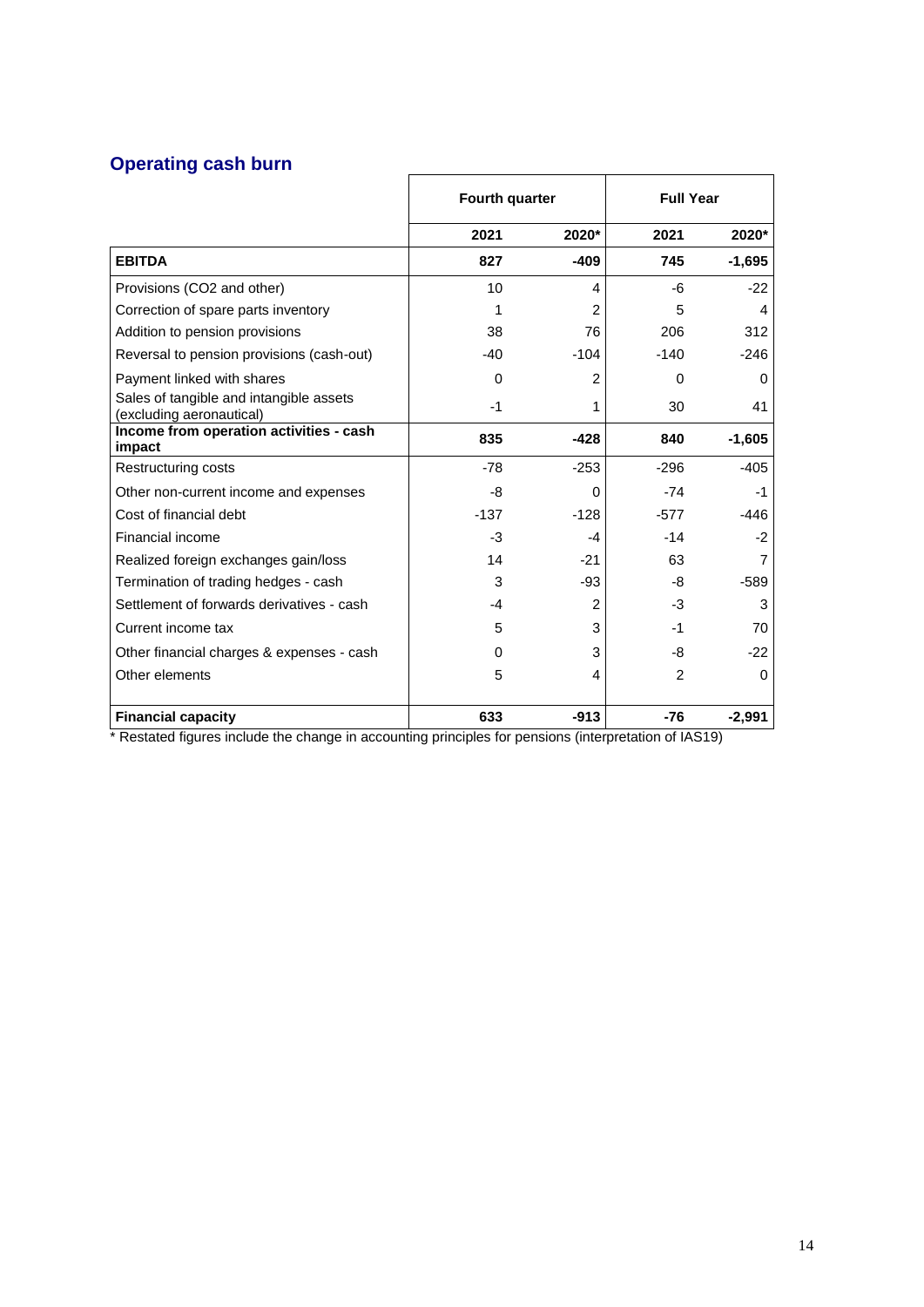# **Unit cost: net cost per ASK**

|                                                                                               | Fourth quarter |          | <b>Full Year</b> |           |
|-----------------------------------------------------------------------------------------------|----------------|----------|------------------|-----------|
|                                                                                               | 2021           | 2020*    | 2021             | 2020*     |
| Revenues (in €m)                                                                              | 4,838          | 2,363    | 14,315           | 11,088    |
| Income/(loss) from current operations (in €m) -/-                                             | $-178$         | 1,136    | 1,626            | 4,554     |
| Total operating expense (in $\epsilon$ m)                                                     | 4,660          | 3,499    | 15,941           | 15,642    |
| Passenger network business – other revenues (in $\epsilon$ m)                                 | $-92$          | $-72$    | $-313$           | $-314$    |
| Cargo network business – other revenues (in $\epsilon$ m)                                     | $-125$         | -96      | -421             | $-322$    |
| Third-party revenues in the maintenance business (in $\epsilon$ m)                            | $-263$         | $-286$   | $-1,023$         | $-1,248$  |
| Transavia - other revenues (in $\epsilon$ m)                                                  | $\Omega$       | $-7$     | 3                | $-20$     |
| Third-party revenues of other businesses (in $\epsilon$ m)                                    | $-7$           | -6       | $-27$            | -28       |
| Net cost (in $\epsilon$ m)                                                                    | 4,174          | 3,033    | 14,161           | 13,711    |
| Capacity produced, reported in ASK <sup>1</sup>                                               | 59,937         | 37,034   | 196,116          | 151,480   |
| Net cost per ASK (in $\epsilon$ cents per ASK)                                                | 6.96           | 8.18     | 7.22             | 9.05      |
| Gross change                                                                                  |                | $-14.9%$ |                  | $-20.2%$  |
| Currency effect on net costs (in $\epsilon$ m)                                                |                | $-22$    |                  | 116       |
| Change at constant currency                                                                   |                | $-15.6%$ |                  | $-19.5%$  |
| Fuel price effect (in $\epsilon$ m)                                                           |                | $-134$   |                  | -80       |
| Net cost per ASK on a constant currency and fuel price basis<br>(in $\epsilon$ cents per ASK) | 6.96           | 8.61     | 7.22             | 9.03      |
| Change at constant currency and fuel price basis                                              |                | $-19.1%$ |                  | $-20.0\%$ |

\* Restated figures include the change in accounting principles for pensions (interpretation of IAS19)

*(1) The capacity produced by the transportation activities is combined by adding the capacity of the Passenger network (in ASK) to that of Transavia (in ASK).*

## **Group results Air France Group**

|                                                                             | <b>Fourth quarter</b> |            | <b>Full Year</b> |            |
|-----------------------------------------------------------------------------|-----------------------|------------|------------------|------------|
|                                                                             | 2021                  | Change     | 2021             | Change     |
| Revenue (in $\epsilon$ m)                                                   | 2,950                 | $+118.7%$  | 8.744            | $+36.3%$   |
| EBITDA (in $\notin$ m)                                                      | 463                   | +978       | 46               | $+1,655$   |
| Operating result (in $m \in \mathbb{R}$ )                                   | 52                    | $+1,043$   | $-1.403$         | $+1.992$   |
| Operating margin (%)                                                        | 1.8%                  | $+75.3$ pt | $-16.0\%$        | $+36.9$ pt |
| Operating cash flow before WCR and restructuring cash out (in $\epsilon$ m) | 392                   | $+1,066$   | $-318$           | $-318$     |
| Operating cash flow (before WCR and restructuring) margin                   | 13.3%                 | $+63.3$ pt | $-3.6%$          | $-3.6pt$   |

| <b>KLM Group</b>                                                            |       | Fourth quarter | <b>Full Year</b> |           |  |
|-----------------------------------------------------------------------------|-------|----------------|------------------|-----------|--|
|                                                                             | 2021  | Change         | 2021             | Change    |  |
| Revenue (in $\epsilon$ m)                                                   | 2,038 | +79.5%         | 6.065            | $+18.5%$  |  |
| EBITDA (in $\epsilon$ m)                                                    | 365   | $+264$         | 695              | $+769$    |  |
| Operating result (in $m \in \mathbb{R}$ )                                   | 127   | $+278$         | $-227$           | $+927$    |  |
| Operating margin (%)                                                        | 6.2%  | $+19.6$ pt     | $-3.7%$          | $+18.8pt$ |  |
| Operating cash flow before WCR and restructuring cash out (in $\epsilon$ m) | 329   | $+311$         | 525              | $+525$    |  |
| Operating cash flow (before WCR and restructuring) margin                   | 16.1% | $+14.6$ pt     | 8.7%             | $+8.7$ pt |  |

*NB: Sum of individual airline results does not add up to Air France-KLM total due to intercompany eliminations at Group level*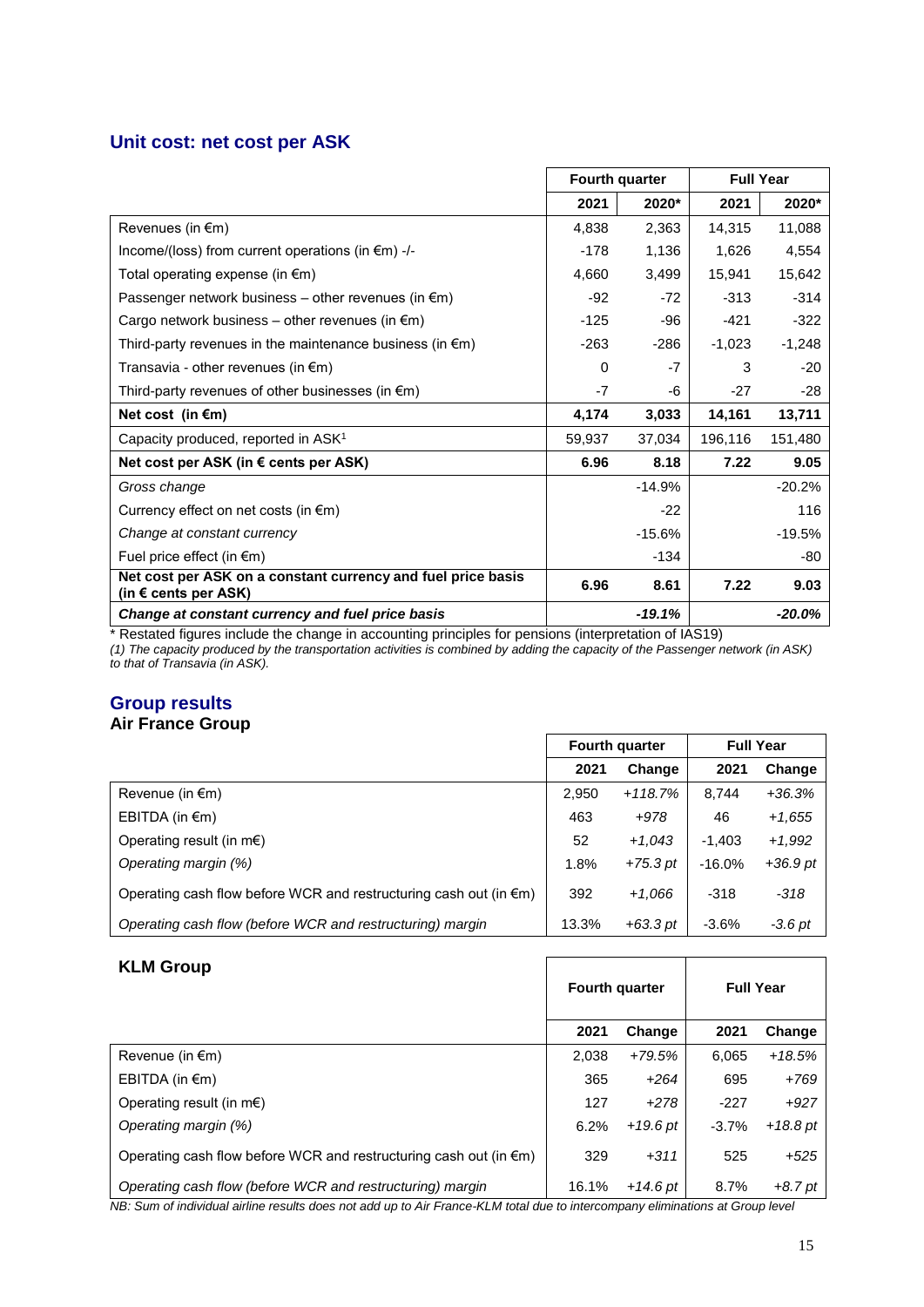# **Group fleet at 31 December 2021**

| <b>Aircraft type</b>         | AF<br>(incl.<br>HOP) | <b>KL</b><br>(incl.<br>KLC&<br>MP) | <b>Transavia</b> | Owned          | <b>Finance</b><br>lease | Operating<br>lease | <b>Total</b>            | In<br>operation | Change /<br>31/12/20 |
|------------------------------|----------------------|------------------------------------|------------------|----------------|-------------------------|--------------------|-------------------------|-----------------|----------------------|
| B747-400                     |                      |                                    |                  |                |                         |                    |                         |                 |                      |
| B777-300                     | 43                   | 16                                 |                  | 18             | 17                      | 24                 | 59                      | 59              | $\overline{c}$       |
| B777-200                     | 21                   | 15                                 |                  | 26             |                         | 10                 | 36                      | 36              | $-4$                 |
| B787-9                       | 10                   | 13                                 |                  | 5              | 6                       | 12                 | 23                      | 23              |                      |
| B787-10                      |                      | $6\phantom{1}6$                    |                  | 3              | 3                       |                    | 6                       | 5               |                      |
| A380-800                     | 8                    |                                    |                  | 4              | $\mathbf{1}$            | 3                  | 8                       |                 |                      |
| A350-900                     | 12                   |                                    |                  | 3              | 5                       | 4                  | 12                      | 12              | 6                    |
| A340-300                     |                      |                                    |                  |                |                         |                    |                         |                 |                      |
| A330-300                     |                      | 5                                  |                  |                |                         | 5                  | $5\phantom{.0}$         | $\overline{4}$  | $-1$                 |
| A330-200                     | 15                   | 6                                  |                  | 11             |                         | 10                 | 21                      | 21              |                      |
| <b>Total Long-Haul</b>       | 109                  | 61                                 | $\mathbf 0$      | 70             | 32                      | 68                 | 170                     | 160             | $\mathbf{3}$         |
| B737-900                     |                      | $\sqrt{5}$                         |                  | $\sqrt{5}$     |                         |                    | $5\phantom{.0}$         | $\sqrt{5}$      |                      |
| B737-800                     |                      | 31                                 | 89               | 31             | 10                      | 79                 | 120                     | 116             | 10                   |
| B737-700                     |                      | 10                                 | 4                | $\,6\,$        | 1                       | $\overline{7}$     | 14                      | 14              | - $6\,$              |
| A321                         | 19                   |                                    |                  | 11             |                         | 8                  | 19                      | 19              | $-1$                 |
| A320                         | 43                   |                                    |                  | 4              | 4                       | 35                 | 43                      | 42              | $-2$                 |
| A319                         | 30                   |                                    |                  | 12             |                         | 18                 | 30                      | 28              | $-5$                 |
| A318                         | 15                   |                                    |                  | $\overline{7}$ |                         | 8                  | 15                      | 12              | - $6\,$              |
| A220-300                     | $\,6$                |                                    |                  | 4              |                         | $\overline{c}$     | 6                       | 6               | 6                    |
| <b>Total Medium-</b><br>Haul | 113                  | 46                                 | 93               | 80             | 15                      | 157                | 252                     | 242             | $-4$                 |
| ATR72-600                    |                      |                                    |                  |                |                         |                    |                         |                 |                      |
| ATR72-500                    |                      |                                    |                  |                |                         |                    |                         |                 |                      |
| ATR42-500                    |                      |                                    |                  |                |                         |                    |                         |                 |                      |
| Canadair Jet 1000            | 14                   |                                    |                  | 14             |                         |                    | 14                      | 11              | $-3$                 |
| Canadair Jet 700             | 1                    |                                    |                  | 1              |                         |                    | 1                       |                 | $-9$                 |
| Embraer 195 E2               |                      | $\overline{7}$                     |                  |                |                         | $\overline{7}$     | $\overline{\mathbf{r}}$ | $\overline{7}$  | $\overline{7}$       |
| Embraer 190                  | 18                   | 31                                 |                  | 16             | 5                       | 28                 | 49                      | 47              | $-2$                 |
| Embraer 175                  |                      | 17                                 |                  | 3              | 14                      |                    | 17                      | 17              |                      |
| Embraer 170                  | 15                   |                                    |                  | 10             |                         | 5                  | 15                      | 15              |                      |
| Embraer 145                  | $\sqrt{5}$           |                                    |                  | 5              |                         |                    | $5\phantom{.0}$         |                 |                      |
| <b>Total Regional</b>        | 53                   | 55                                 | $\mathbf 0$      | 49             | 19                      | 40                 | 108                     | 97              | $-7$                 |
| B747-400ERF                  |                      | 3                                  |                  | 3              |                         |                    | $\mathbf{3}$            | $\mathfrak{Z}$  |                      |
| B747-400BCF                  |                      | 1                                  |                  | 1              |                         |                    | 1                       | 1               |                      |
| <b>B777-F</b>                | $\overline{c}$       |                                    |                  |                |                         | $\overline{a}$     | $\mathbf{2}$            | $\overline{c}$  |                      |
| <b>Total Cargo</b>           | $\mathbf 2$          | 4                                  | $\pmb{0}$        | 4              | $\pmb{0}$               | $\mathbf{2}$       | 6                       | 6               | 0                    |
|                              |                      |                                    |                  |                |                         |                    |                         |                 |                      |
| <b>Total</b>                 | 277                  | 166                                | 93               | 203            | 66                      | 267                | 536                     | 505             | -8                   |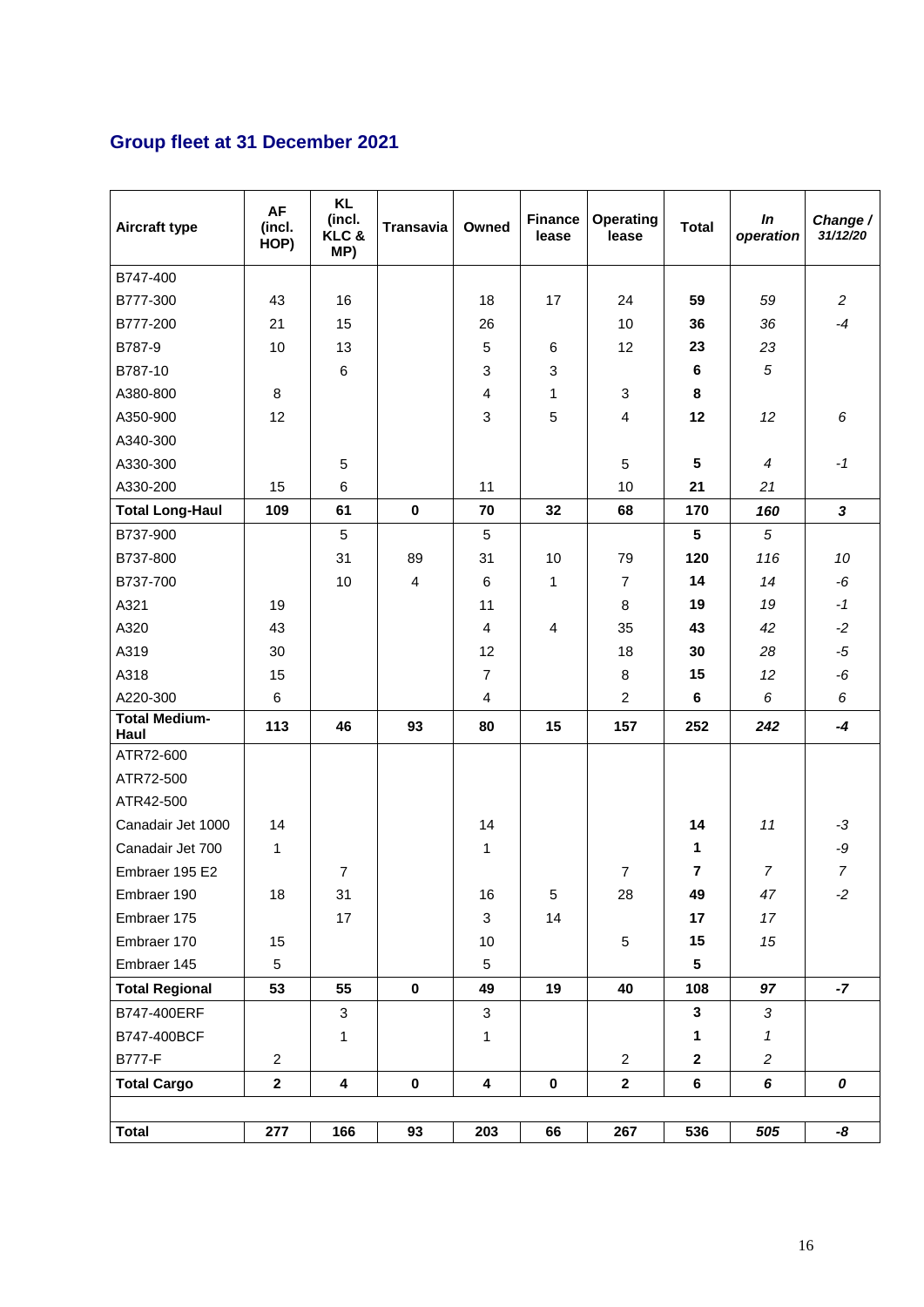## **FOURTH QUARTER 2021 TRAFFIC**

#### **Passenger network activity\***

|                                   | Q4     |        |           |         | Year to date |            |
|-----------------------------------|--------|--------|-----------|---------|--------------|------------|
| Total Passenger network*          | 2021   | 2020   | Variation | 2021    | 2020         | Variation  |
| Passengers carried ('000s)        | 12.840 | 5,213  | 146.3%    | 35.855  | 28.890       | 24.1%      |
| Revenue pax-kilometers (m RPK)    | 37,710 | 14,351 | 162.8%    | 101,092 | 81,212       | 24.5%      |
| Available seat-kilometers (m ASK) | 53,485 | 34,900 | 53.3%     | 176,019 | 138,168      | 27.4%      |
| Load factor (%)                   | 70.5%  | 41.1%  | 29.4      | 57.4%   | 58.8%        | (1.3)      |
| Long-haul                         |        |        |           |         |              |            |
| Passengers carried ('000s)        | 4,147  | 1,593  | 160.4%    | 11,038  | 8,670        | 27.3%      |
| Revenue pax-kilometers (m RPK)    | 30,065 | 11,240 | 167.5%    | 78,353  | 64,003       | 22.4%      |
| Available seat-kilometers (m ASK) | 42,899 | 29,778 | 44.0%     | 143,359 | 112,554      | 27.4%      |
| Load factor (%)                   | 70.1%  | 37.7%  | 32.4      | 54.7%   | 56.9%        | (2.2)      |
| <b>North America</b>              |        |        |           |         |              |            |
| Passengers carried ('000s)        | 1.248  | 307    | 306.0%    | 3,100   | 2,183        | 42.0%      |
| Revenue pax-kilometers (m RPK)    | 8,971  | 2.260  | 296.9%    | 22.405  | 15,652       | 43.1%      |
| Available seat-kilometers (m ASK) | 13,461 | 8,001  | 68.2%     | 42,630  | 31,374       | 35.8%      |
| Load factor (%)                   | 66.6%  | 28.2%  | 38.4      | 52.6%   | 49.9%        | 2.7        |
| <b>Latin America</b>              |        |        |           |         |              |            |
| Passengers carried ('000s)        | 562    | 187    | 200.9%    | 1,293   | 1,151        | 12.3%      |
| Revenue pax-kilometers (m RPK)    | 5.420  | 1.799  | 201.3%    | 12.455  | 10,943       | 13.8%      |
| Available seat-kilometers (m ASK) | 6,590  | 4,903  | 34.4%     | 23,212  | 18,372       | 26.3%      |
| Load factor (%)                   | 82.2%  | 36.7%  | 45.6      | 53.7%   | 59.6%        | (5.9)      |
| Asia / Pacific                    |        |        |           |         |              |            |
| Passengers carried ('000s)        | 334    | 173    | 93.1%     | 945     | 1,534        | (38.4%)    |
| Revenue pax-kilometers (m RPK)    | 2.855  | 1,491  | 91.5%     | 8,067   | 13,294       | $(39.3\%)$ |
| Available seat-kilometers (m ASK) | 6,206  | 6,326  | (1.9%     | 24,238  | 27,028       | (10.3%)    |
| Load factor (%)                   | 46.0%  | 23.6%  | 22.4      | 33.3%   | 49.2%        | (15.9)     |
| <b>Africa / Middle East</b>       |        |        |           |         |              |            |
| Passengers carried ('000s)        | 1,117  | 534    | 109.3%    | 3,339   | 2,097        | 59.3%      |
| Revenue pax-kilometers (m RPK)    | 6.080  | 2.815  | 116.0%    | 17,771  | 11.626       | 52.8%      |
| Available seat-kilometers (m ASK) | 8,353  | 5,728  | 45.8%     | 28,497  | 18,042       | 57.9%      |
| Load factor (%)                   | 72.8%  | 49.1%  | 23.7      | 62.4%   | 64.4%        | (2.1)      |
| Caribbean / Indian Ocean          |        |        |           |         |              |            |
| Passengers carried ('000s)        | 887    | 392    | 126.1%    | 2,362   | 1,705        | 38.5%      |
| Revenue pax-kilometers (m RPK)    | 6.738  | 2.875  | 134.4%    | 17,656  | 12,488       | 41.4%      |
| Available seat-kilometers (m ASK) | 8,280  | 4.820  | 71.8%     | 24.782  | 17.738       | 39.7%      |
| Load factor (%)                   | 81.4%  | 59.7%  | 21.7      | 71.2%   | 70.4%        | 0.8        |
| <b>Short and Medium-haul</b>      |        |        |           |         |              |            |
| Passengers carried ('000s)        | 8,693  | 3,620  | 140.1%    | 24,817  | 20,220       | 22.7%      |
| Revenue pax-kilometers (m RPK)    | 7,646  | 3,111  | 145.8%    | 22,739  | 17,209       | 32.1%      |
| Available seat-kilometers (m ASK) | 10,596 | 5,122  | 106.9%    | 32,660  | 25,613       | 27.5%      |
| Load factor (%)                   | 72.2%  | 60.7%  | 11.4      | 69.6%   | 67.2%        | 2.4        |

\* Air France and KLM

### **Transavia activity**

|                                   |       | Q4    |           |        | Year to date |                  |
|-----------------------------------|-------|-------|-----------|--------|--------------|------------------|
| Transavia                         | 2021  | 2020  | Variation | 2021   | 2020         | <b>Variation</b> |
| Passengers carried ('000s)        | 3.042 | 730   | 316.8%    | 8.814  | 5.182        | 70.1%            |
| Revenue pax-kilometers (m RPK)    | 5.131 | 1.323 | 287.9%    | 15.012 | 9.828        | 52.7%            |
| Available seat-kilometers (m ASK) | 6.452 | 2.134 | 202.4%    | 20.097 | 13.312       | 51.0%            |
| Load factor (%)                   | 79.5% | 62.0% | 17.5      | 74.7%  | 73.8%        | 0.9              |

#### **Total group passenger activity\*\***

|                                   |        | Q4     |           |         | Year to date |                  |
|-----------------------------------|--------|--------|-----------|---------|--------------|------------------|
| Total group**                     | 2021   | 2020   | Variation | 2021    | 2020         | <b>Variation</b> |
| Passengers carried ('000s)        | 15.881 | 5.942  | 167.3%    | 44.669  | 34.072       | 31.1%            |
| Revenue pax-kilometers (m RPK)    | 42.841 | 15.674 | 173.3%    | 116.104 | 91.041       | 27.5%            |
| Available seat-kilometers (m ASK) | 59.937 | 37.038 | 61.8%     | 196.116 | 151.528      | 29.5%            |
| Load factor (%)                   | 71.5%  | 42.3%  | 29.2      | 59.2%   | 60.1%        | (0.9)            |

\*\* Air France, KLM and Transavia

### **Cargo activity**

|                            | Q4    |       |                  | Year to date |       |                  |  |
|----------------------------|-------|-------|------------------|--------------|-------|------------------|--|
| <b>Total Group</b>         | 2021  | 2020  | <b>Variation</b> | 2021         | 2020  | <b>Variation</b> |  |
| Revenue tonne-km (m RTK)   | 2.002 | 2.084 | $(3.9\%)$        | 8.058        | 6.828 | 18.0%            |  |
| Available tonne-km (m ATK) | 3.106 | 2.703 | 14.9%            | 11.469       | 9.746 | 17.7%            |  |
| Load factor (%)            | 64.5% | 77.1% | (12.6)           | 70.3%        | 70.1% | 0.2              |  |